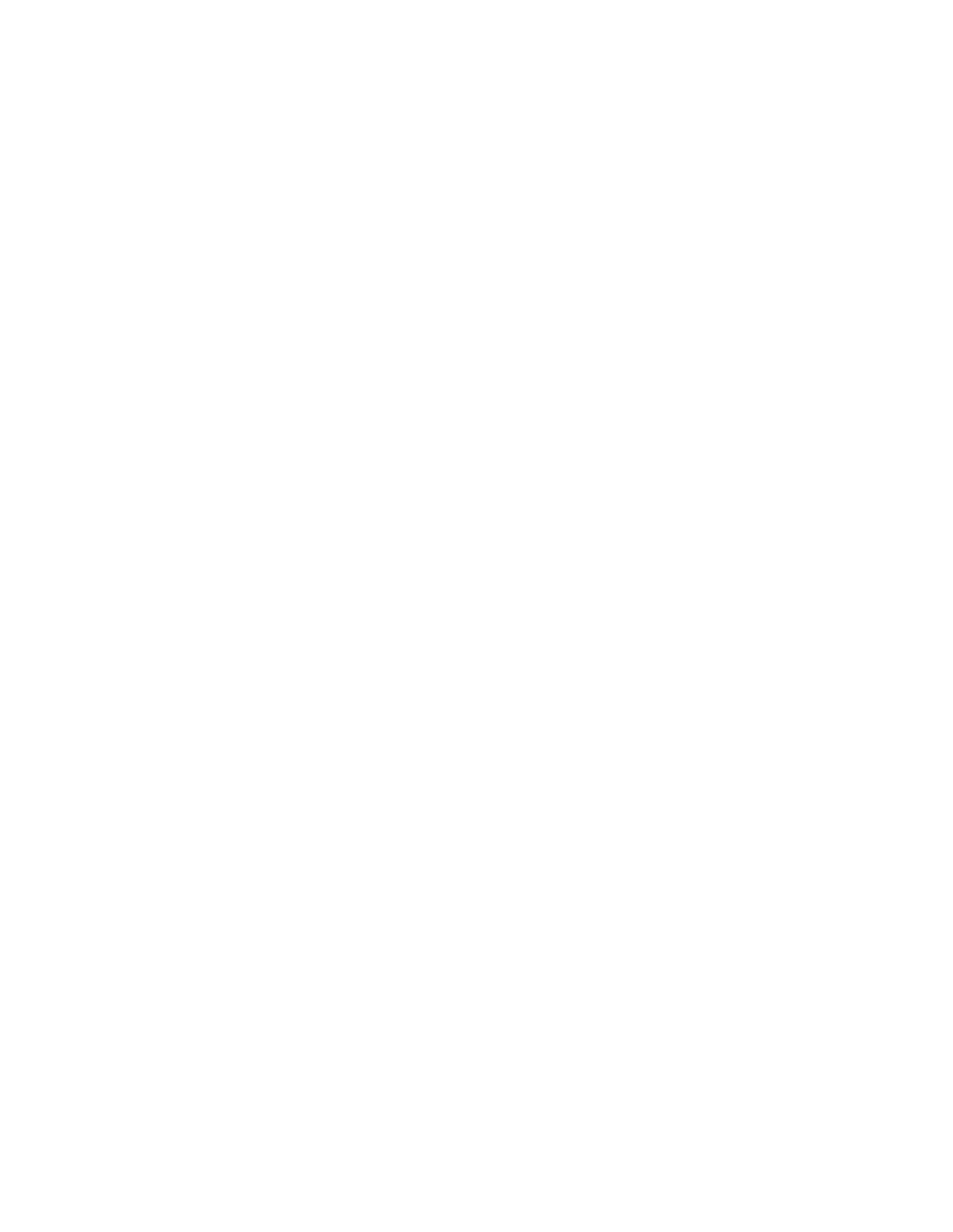## **SECTION 02718 INSTALLATION OF WATER PIPELINE**

## <span id="page-2-0"></span>**PART 1 - GENERAL**

## <span id="page-2-1"></span>1.01 DESCRIPTION

Under these specifications, the Contractor shall furnish all labor, material, equipment and tools required for the complete installation and testing of pipe and pipeline appurtenances and allied structures as stated on the Bidding Sheets, shown on the contract drawings or specified herein, and all within the contract time. The Contractor shall be responsible for all work specified herein and the orderly progress and completion of the work in accordance with an approved schedule of construction.

The work includes, but is not limited to, all excavation, backfill, disposal, resurfacing of roads and driveways, verification of utilities, installation of all pipe and pipeline fittings/specials such as crosses, tees, elbows, bends, joint restrainers, couplings, tapers, butt straps and all necessary cuts and welds. All anchorage for pipe, such as at the ends of lines, at crosses, tees, elbows, bends, etc., shall be sufficient to withstand all unbalanced forces. Unless otherwise approved by the Engineer, anchorage shall be provided by means of double pass, full welds of all steel pipe joints, restraint fittings for plastic (PVC) pipe, or ductile iron pipe, as required by the Contract Drawings and these specifications. The use of concrete anchorage in lieu of restrained joints will be considered on a case by case basis. All welding and restraint shall be included in the bid price for the installation of pipe.

It shall be the responsibility of the Contractor to furnish the District with accurate tie dimensions to all valves installed in the course of constructing this project.

Refer to Section 02201 of the District's standard specifications for requirements relating to Construction Methods and Earthwork and Section 02221 for requirements relating to Trenching, Backfilling and Compacting.

## <span id="page-2-2"></span>1.02 QUALITY ASSURANCE

Contractor shall be responsible for the quality of all work of his forces and that of his subcontractors, for adherence to all laws and regulations, and for all public relations regarding the contract work, as set forth elsewhere in the Contract Documents.

## <span id="page-2-3"></span>1.03 SUBMITTALS

Shop drawings for all pipe and appurtenances shall be submitted pursuant to the requirements of the Contract Documents for Submittals, and shall show the materials, dimensions, stations and all relevant details.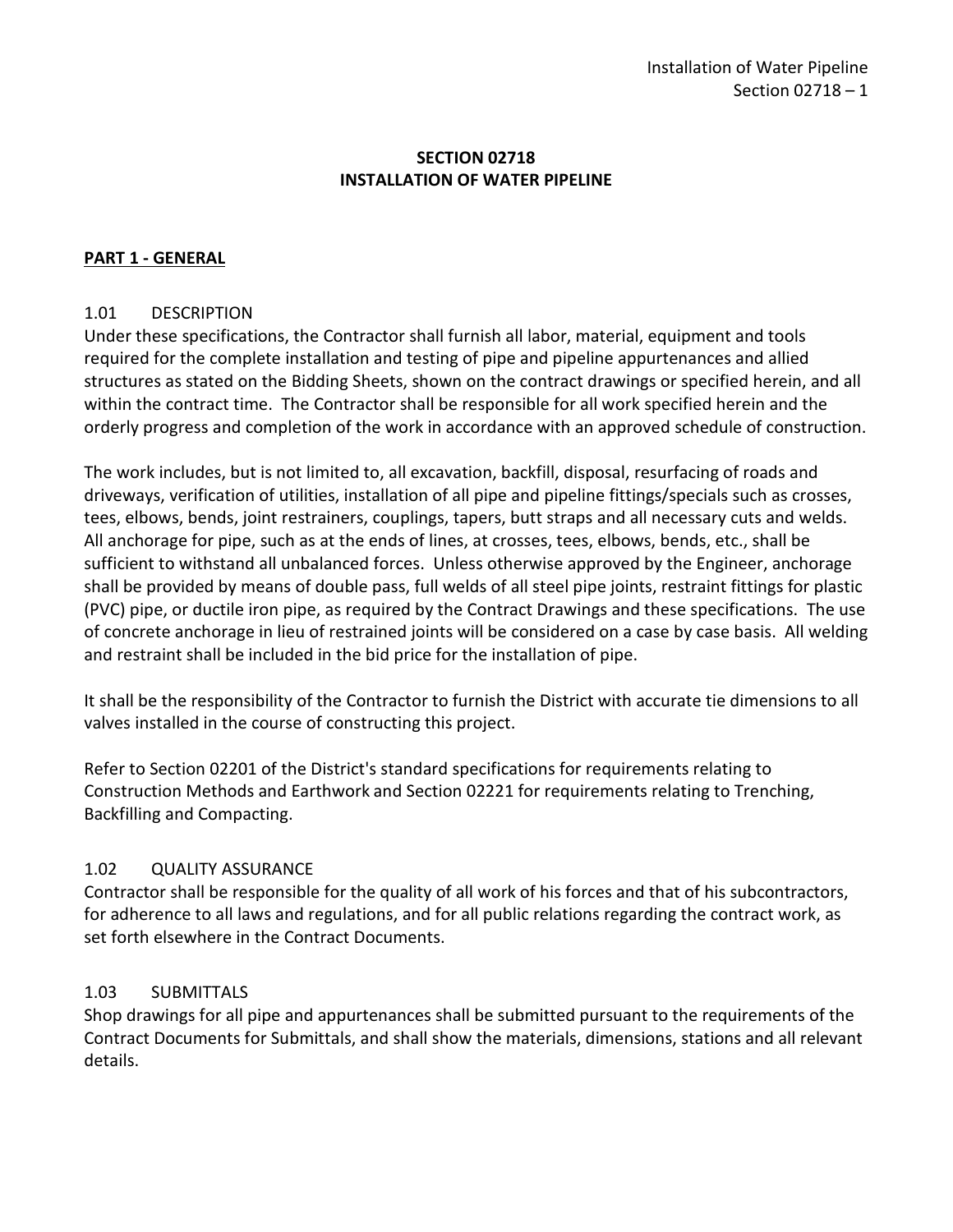### <span id="page-3-0"></span>1.04 PRODUCT DELIVERY

A. Materials Furnished by the Contractor. Except as otherwise stated on the Bidding Sheet, all materials, including water pipe and appurtenances and service connections and appurtenances, shall be furnished in place by the Contractor, excepting service connection meters will not be furnished or installed by the Contractor. Materials to be furnished by the Contractor shall include that necessary for replacement of all obstructions, road surfacing, etc.

The Contractor shall furnish the Engineer, as soon as issued, duplicate copies of all orders placed outside the Contractor's plant for articles or materials to be furnished by the Contractor for incorporation in the work. The Contractor shall also furnish the Engineer with such additional information as reasonably may be required respecting the character of the material and progress of their procurement.

- B. Materials Furnished by the District. ONLY WHERE SHOWN ON THE CONTRACT DRAWINGS OR ON THE BIDDING SHEETS, OR ORDERED BY THE ENGINEER, the District will furnish any or all of the following materials necessary for the completion of the work under these specifications:
	- 1. Cement mortar lined pipe, asbestos-cement pipe, ductile iron pipe, or PVC pipe with rubber gasket joints and gasket rings. Pipe will be delivered to the job site by the Pipe Supplier. Pipe to be unloaded and strung along trench site by Installation Contractor. Approximately 5% of each size of pipe will be furnished in the standard short lengths manufactured by the pipe supplier, except as otherwise requested by the Contractor.
	- 2. Valves, flanges, gaskets, valve risers and caps, bolts, crosses, tees, bends, elbows, tapers, fire hydrant assemblies complete with valve and pipe, or air valve assemblies complete with piping and valves, etc.
	- 3. Joint materials except for cement mortar.
	- 4. Locating wire required for asbestos-cement pipe and PVC pipe systems.
	- 5. Telemetry wire where noted on the construction drawings.

The Contractor shall, within seven (7) days after execution of the contract, meet with the Engineer for approval of his proposed schedule of construction and shall furnish the Engineer a written statement of the Contractor's requirements for delivery of materials and equipment to be furnished by the District with the dates upon which delivery of each class of said materials and equipment will be necessary in order to conform to the Contractor's program of construction.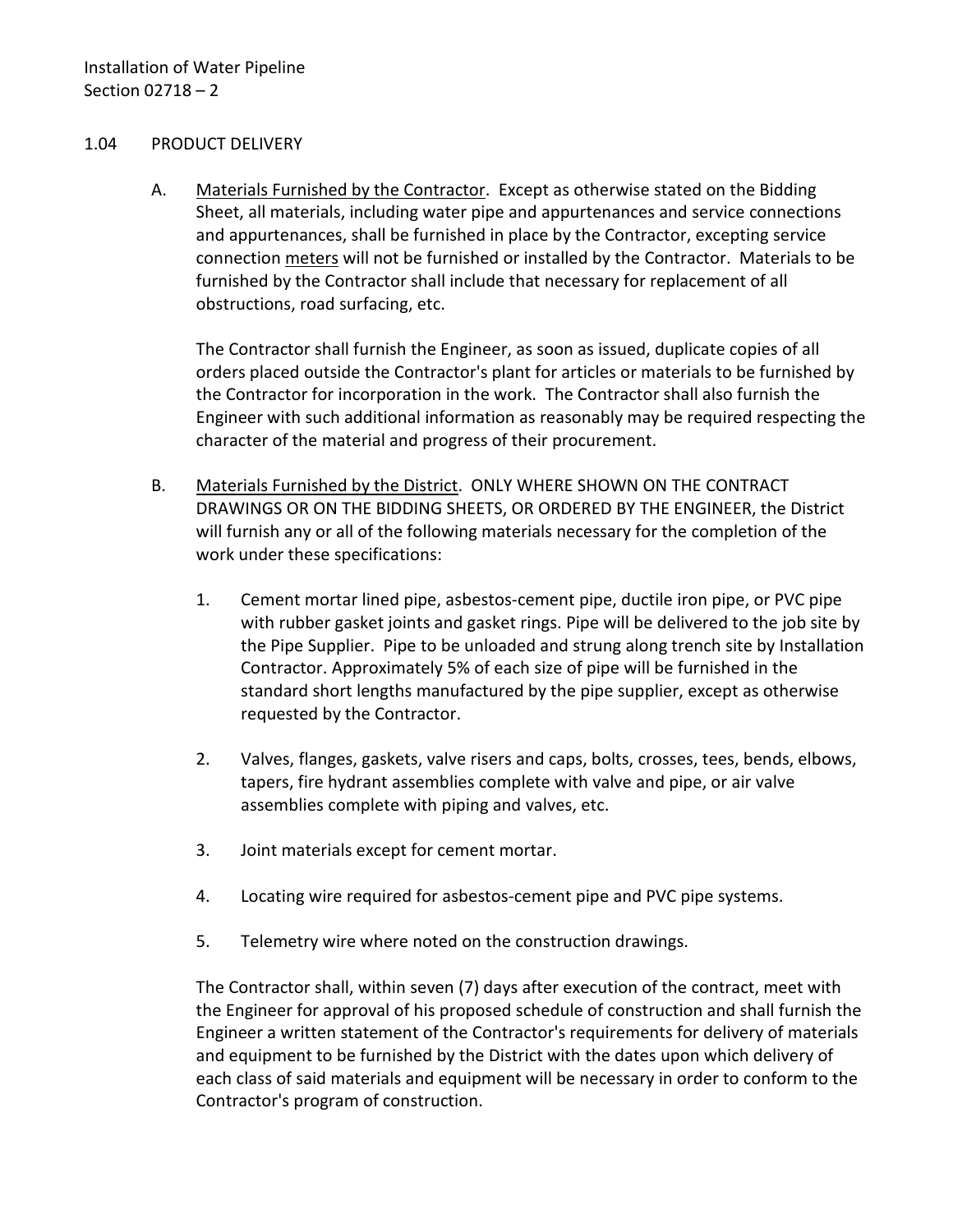Materials to be furnished by the District, except for pipe, will be delivered to the Contractor f.o.b. the Contractor's trucks at the District yard or warehouse, and the Contractor will sign for these materials received. No direct payment will be made to the Contractor for hauling or handling materials or equipment furnished by the District, but payment for such handling and hauling will be included in the prices named for the contract items wherein the materials and equipment are used. The Contractor shall be responsible for coordinating the delivery and the actual placement of all pipe in accordance with his requirements and construction schedule, shall properly barricade the pipe and other materials, and shall be responsible for any damage to property as a result of the unloading or placement of the pipe or other materials.

If the delivery of any materials or equipment specified herein to be furnished by the District shall be delayed by strikes, acts of God, or other causes beyond the control or without the fault or negligence of the District, the Contractor shall have no claim against the District for such delay in delivery, but shall be entitled to so much additional time wherein to perform and complete the contract on his part as the Engineer shall certify in writing to be just.

C. Hauling and Handling Pipe. The Contractor shall protect all pipe from damage during hauling and handling. Dropping or bumping of pipe will not be permitted. Pipe will be handled with a two point pick-up with a six foot minimum spread. Slings or padded cable will be used so as not to damage exterior coating.

Pipe shall not be strung prior to blasting in those areas where blasting is required. Damaged pipe shall be replaced or repaired by the Contractor at his expense, and subject to approval by the Engineer.

### <span id="page-4-0"></span>1.05 JOB CONDITIONS

Water Furnished by District. The District will make water available for construction at the locations stated in the Special Provisions.

#### <span id="page-4-1"></span>1.06 PAYMENT

- A. Measurement for Payment. Quantities for installation of pipelines and appurtenances on District-administered projects shall be measured for payment as specified herein and described on the Bidding Sheet:
	- 1. Pipelines. Will be measured in place along the horizontal axis of the pipe by the linear foot, on the basis of pipeline completely installed and tested including earthwork, special bedding included in the work, pipe, gaskets, fittings, polyethylene encasement, specials, welding, concrete and miscellaneous materials. The measurement will be continuous through all valves and fittings.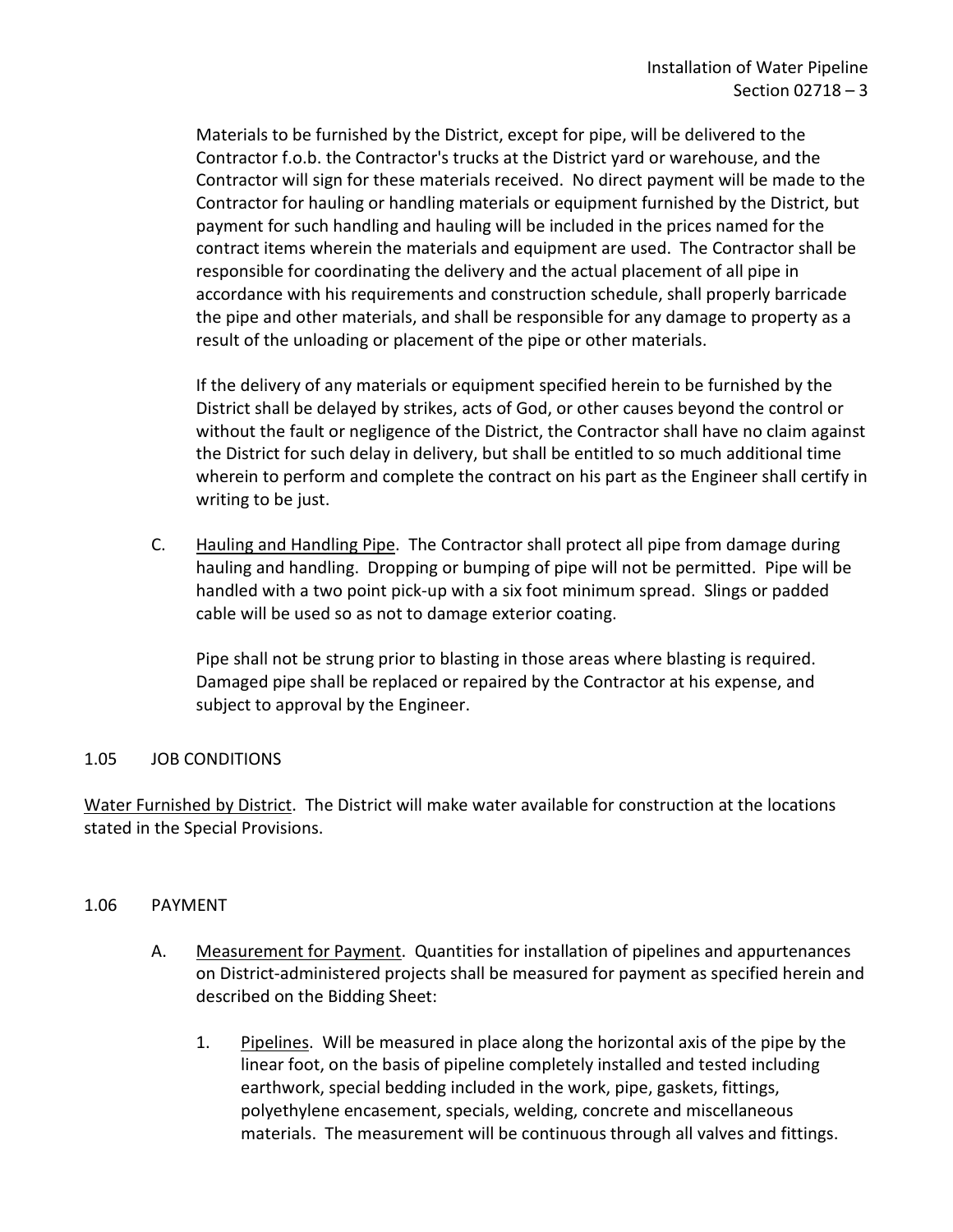- 2. Valves. Will be measured on the basis of each gate valve or butterfly valve completely installed and tested including valve, valve riser and cap, earthwork and miscellaneous materials.
- 3. Air Valves. Will be measured on the basis of each air valve assembly completely installed and tested including tap-to main, piping, all valves, fittings, valve box, earthwork, and miscellaneous materials.
- 4. Fire Hydrants. Will be measured on the basis of each fire hydrant assembly completely installed and tested including tap-to-main, piping, valve, valve riser and cap, fittings, hydrant, earthwork and miscellaneous materials.
- 5. Blow-offs. Will be measured on the basis of each blow-off assembly completely installed and tested including tap-to-main, piping, valve, valve riser and cap, fittings, earthwork and miscellaneous materials.
- 6. Special Bedding. Will be measured on the basis of the cubic yards of special bedding required to bring the bedding up to grade for the trench size excavated up to the maximum size of trench allowable under these specifications. Only that special bedding for which there are stipulated costs, or for which special bid items are listed in the bid sheet will be measured for payment.

No allowance will be made for over-excavation except as directed by the Engineer, or for special bedding required in the contract work under other bid items.

- 7. Bore Casing. Will be measured on the basis of horizontal centerline distance and shall include all excavation, furnishing and placement of casing, furnishing and placement of all required back-packing and grouting around casing, backfilling within casing, pipe bracing, restoration of surfaces, and all labor and material for a finished job. Furnishing and installation of pipe within casing shall be included in pipeline measurement.
- 8. Paving. Will be measured as a part of project causing removal and/or replacement of paving, except as otherwise specified on the Bidding Sheet.
- B. Payment. Payment for quantities for installation of pipeline and appurtenances on District-administered contracts will be paid for in the following manner. Quantities of items listed herein, measured as stated above and accepted, will be paid for at the unit bid prices as stated herein, which prices and payments shall constitute full compensation for furnishing all labor, equipment and tools necessary to complete the described work in place. No additional compensation will be paid above the unit bid prices for changes in quantities.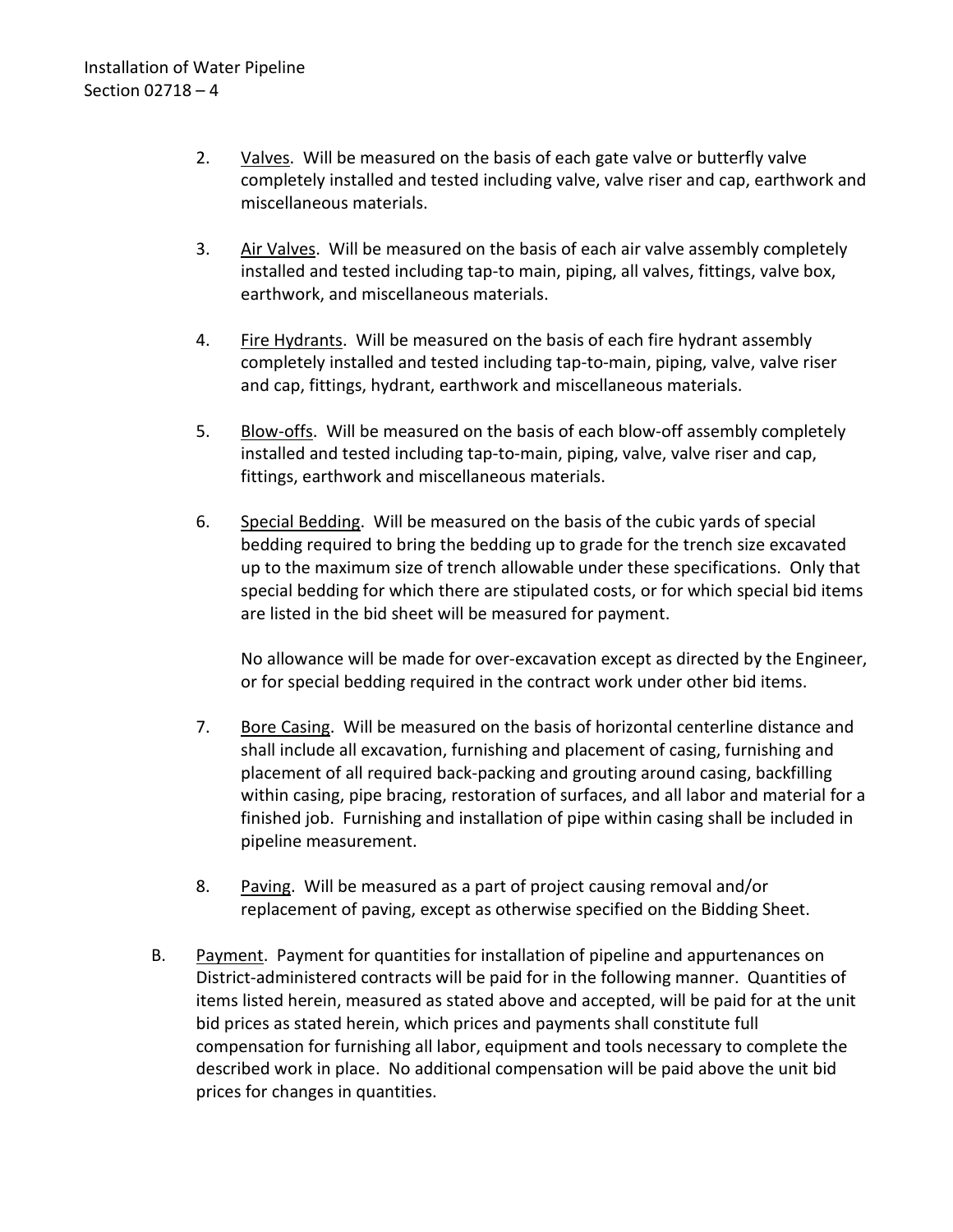1. Pipelines. Quantities of pipelines will be paid for at the respective unit bid prices per horizontal linear foot for the kinds and sizes of pipe stated in the bidding sheet. Work includes all earthwork, installation and testing of pipe, specials, fittings, welding, anchors, removal and restoration of pavement, curbs, gutters and sidewalks, and clean-up. Payment for pipe in place shall be further broken down based upon the Contractor's submittal under Section F-10 of the General Conditions, as concurred by the Engineer, but not to exceed in the ordinary project the following percentages of the linear foot price stated on the Bidding Sheet:

| Trench Backfilled and the Backfill Compacted20% |  |
|-------------------------------------------------|--|
| Testing and Clean-up, Exclusive of              |  |
|                                                 |  |

- 2. Fittings and Specials. Payments for quantities of fittings and specials shall be included in the payment for installation of pipelines. Work includes installation of bends, tees, crosses, joint restrainers, couplings, saddles, outlets, tapers, butt straps and all necessary cuts and welding and all earthwork, and no additional compensation will be made therefore.
- 3. Valves. Quantities of gate valves or butterfly valves will be paid for at the respective unit bid prices for the size of valves stated in the bidding sheet. Work includes installation of valves, valve risers and caps, saddles, flanges, gaskets, bolts, and all earthwork.
- 4. Air Valves. Quantities of air valve assemblies will be paid for at the respective unit bid prices for the size of air valves stated in the bidding sheet. Work includes installation of tap-to-main, valves, service stops, elbows, bends, valve boxes, and all piping.
- 5. Fire Hydrants. Quantities of fire hydrant assemblies will be paid for at the respective unit bid prices for the sizes of fire hydrants stated in the bidding sheet. Work includes installation of tap-to-main, valves, valve risers and caps, saddles, bends, flanges, gaskets, bolts, hydrants, and all piping.
- 6. Blow-offs. Quantities of blow-off assemblies will be paid for at the respective unit bid prices for the sizes of blow-offs stated in the bidding sheet. Work includes installation of tap-to-main, valves, valve risers and caps, fittings, earthwork and miscellaneous materials.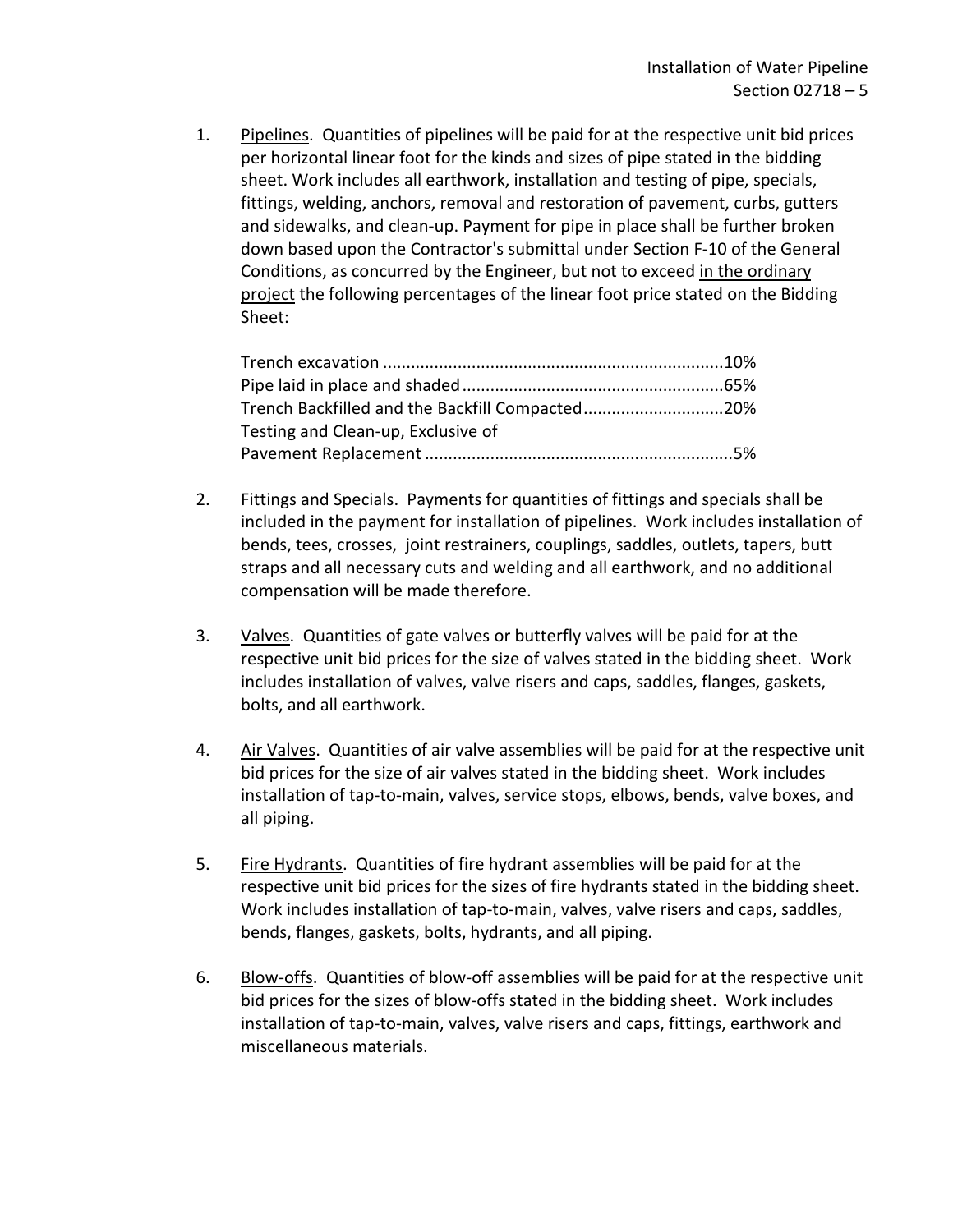- 7. Special Bedding. Quantities of special bedding measured as stated above and accepted, will be paid for at the stipulated cost price, or the respective unit bid price for the quantities as stated in the bidding sheet, which price shall constitute full compensation for all labor, materials, and equipment necessary to complete the work in place, including the special bedding material.
- 8. Bore Casing. Payment for bore casing in place measured as stated above shall be made as specified on the bidding sheet.
- 9. Paving. Payment for quantities of paving measured as stated above and accepted shall be included in the unit bid for pipeline. Work includes removal and/or restoration of paving and all earthwork, and no additional compensation will be made therefore, except as otherwise provided on the bidding sheet.

# <span id="page-7-0"></span>1.07 GUARANTEE

All work, materials, and equipment shall be guaranteed for the periods of time set forth elsewhere in the contract documents for General Guaranty or Warranty.

# <span id="page-7-1"></span>**PART 2 - PRODUCTS & MATERIALS**

## <span id="page-7-2"></span>2.01 SERVICE CONNECTIONS

Service connections to asbestos-cement pipe main shall be by prefabricated heavy tapped couplings for 3/4", 1" & ½" Meter Service Connections. Service connections to ductile iron pipe and PVC pipe shall be made using service saddles.

## <span id="page-7-3"></span>2.02 FLANGE X HUB-END VALVES

Where valves do not connect to fittings, the fitting may be hub-end, or flange x hub-end. However, where valves connect to cast iron or welded steel fittings, fittings shall be flanged. Where flange x hub-end valves are not available for use with asbestos-cement pipe, flanged valves shall be used with flange x hub-end adaptors. All fittings and valves for ductile iron pipe and PVC pipe shall be bolted mechanical joint type.

All valves shall be hung plumb, with the stems vertical.

# <span id="page-7-4"></span>2.03 PORTLAND CEMENT CONCRETE

Cast-in-place structures of plain and reinforced concrete shall conform to the requirements of Chapter 26 of the Uniform Building Code and ACI 318, unless otherwise approved by the Engineer.

Classes of concrete used in the construction of cast-in-place structures shall be proportioned as specified in Section 03300 of the District standard specifications.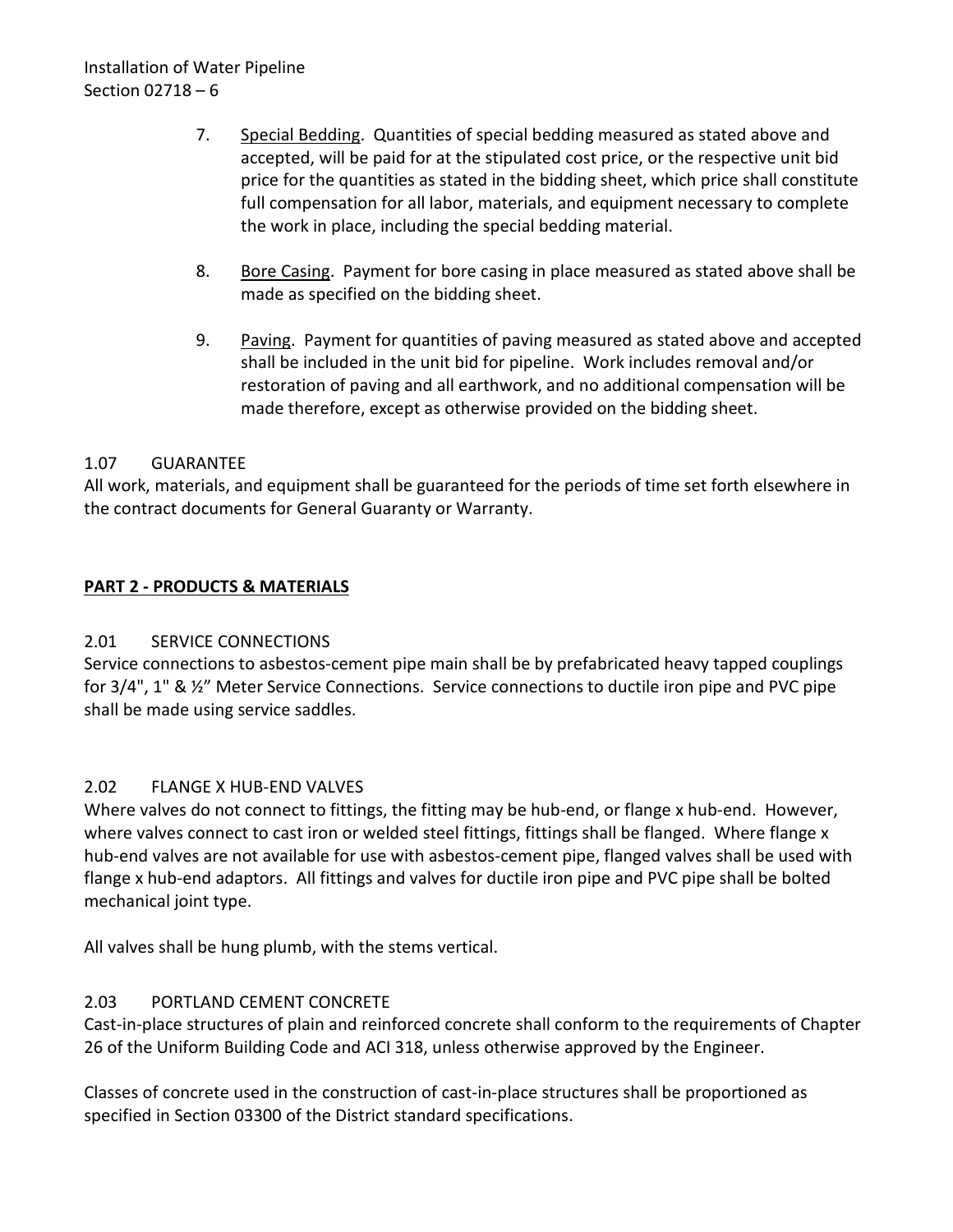### <span id="page-8-0"></span>2.04 CEMENT MORTAR PIPE JOINTS

Mortared joints shall meet the following requirements:

- A. Joint Mortar
	- 1. Composition of mortar for caulking, buttering, or coating of joints shall be composed of cement, sand and water, well mixed and of such consistency as to produce a dense, homogeneous mortar that will adhere firmly to the pipe surface. Sufficient hand plastering of the joint prior to placing of the mortar is to be encouraged, to enhance the bond between the pipe and mortar.
		- a) Cement shall be Type V Portland Cement (sulfate resistant)
		- b) Water for mixing mortar shall be clean and free from mud, oil, organic material, or other deleterious substances.
		- c) Aggregate sand shall be silica sand passing at No. 16 mesh screen; or "plaster" sand at least 80% passing a No. 16 mesh screen; or other well graded inert, granular material produced from hard rock, with strong, durable, uncoated grains, upon prior approval of the District.
	- 2. Proportions of cement and sand in joint mortar shall be one part of Portland cement to one and one-half parts of sand by volume. The exact proportion shall be determined by the characteristics of the sand used, and approved by the Engineer.
	- 3. Water content shall be kept to the minimum allowing workability, as approved by the District, recognizing that better flow characteristics are required for placement in diapers around the pipe than for placement by caulking or buttering.
	- 4. Mixing of the mortar should be long enough (approximately 3 minutes in paddle-type mixers, or 1 minute in turbine mixers) to obtain maximum plasticity. The mortar shall be used before initial set; therefore, only enough mortar shall be mixed at a time for immediate use even to the extent of discarding mortar already mixed in the event of delay in the pipelaying operation.
- B. Diapers shall be impervious if available.
	- 1. Width of diapers, where used, shall be sufficient to allow cupping of the diaper for increased thickness of the joint mortar. Recommended minimum diaper widths: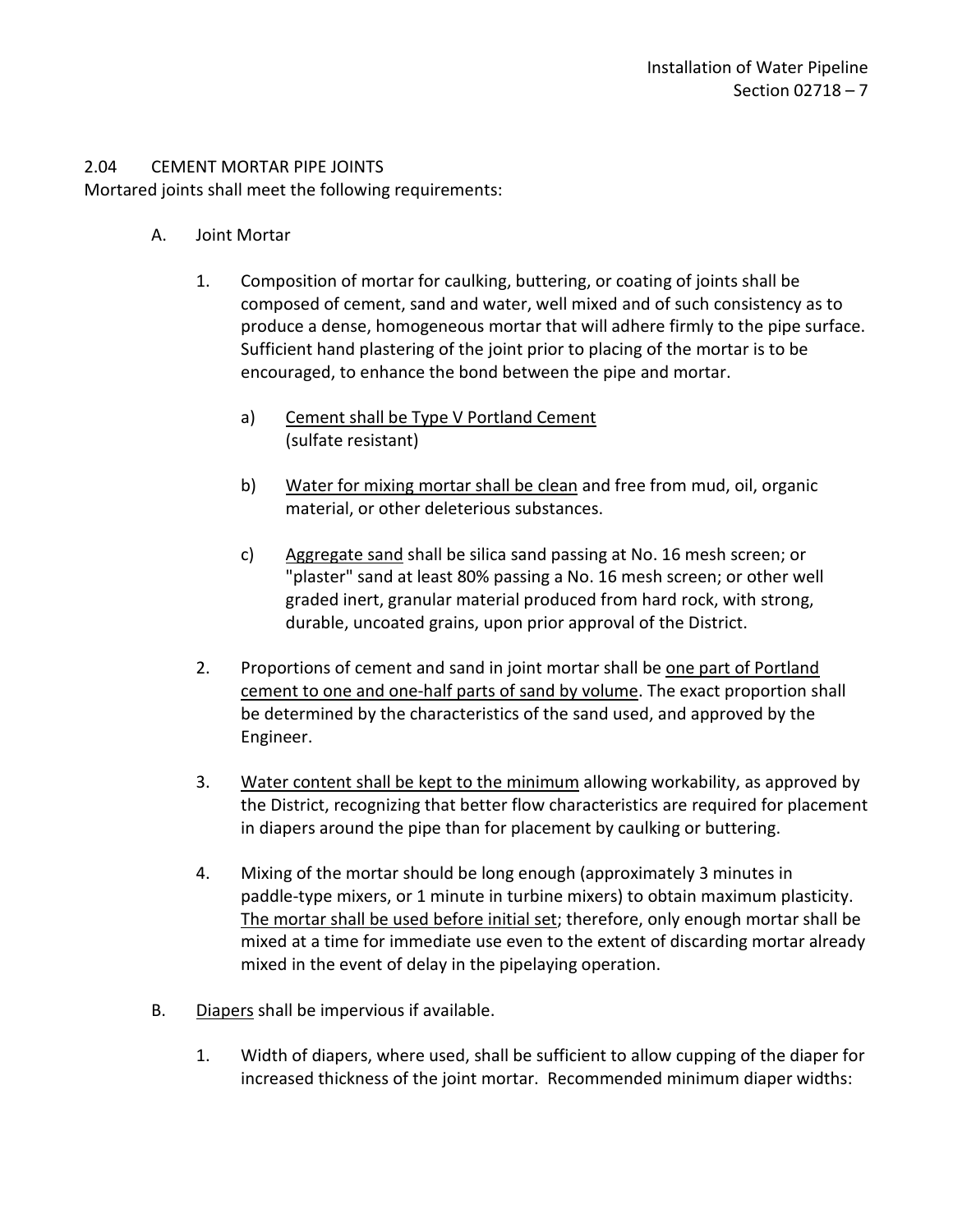- 2. Mortar placement shall be from one side of the diaper, to allow the mortar to flow around the bottom and up the opposite side of the pipe, to preclude the possibility of any voids inside the diaper.
- C. Curing operations shall begin immediately after completion of joint mortaring.
	- 1. Immediate backfill should follow the completion of the joint mortaring operation where possible. Care must be taken to immediately wet down and consolidate the backfill, to avoid draining the moisture from the mortar through porous diapers into dry backfill soil, or disturbing the mortar set by subsequent compaction of the backfill.
	- 2. Completed-joint mortar to be exposed to the sunlight where backfill will not take place until after the mortar has hardened must be kept continually moist during the curing period to prevent cracking of the curing mortar.

# <span id="page-9-0"></span>2.05 LOCATOR WIRE

Locator wire shall be installed over any and all pipelines regardless of product and electrical duct banks whether or not telemetry wire is buried with pipe. Locator wire per Standard Drawing B-656 shall be 14-1 solid insulated copper wire (UF), in a continuous strand, placed on top of pipe and secured with tape. Locator wire shall be brought to the surface at the edge of the right of way at 660 feet maximum on centers in Brooks No. 1-SP, or equal, valve boxes.

The valve boxes shall be placed within two feet of fire hydrants when fire hydrants are available at 660' or less on center. Where no fire hydrants are available, EMWD marker posts shall be installed within two feet of the valve boxes.

For subdivision construction, instead of the marker post, mark the face of the curb in front of the box with the letters "LW". Loop 2 feet of wire in valve box. Provide the inspector survey stations at each valve box for as-built drawings.

After all trench backfill operations are complete, the District shall pay for and conduct the locatibility test to confirm that the wire is continuous. The Contractor shall be responsible for all costs to confirm, locate and repair any breaks in the location wire identified in the locatibility test. In addition, the Contractor shall reimburse the District for all costs to retest repaired sections of the wire. The Contractor is advised to use care in the installation and backfilling operations to prevent damage to the wire.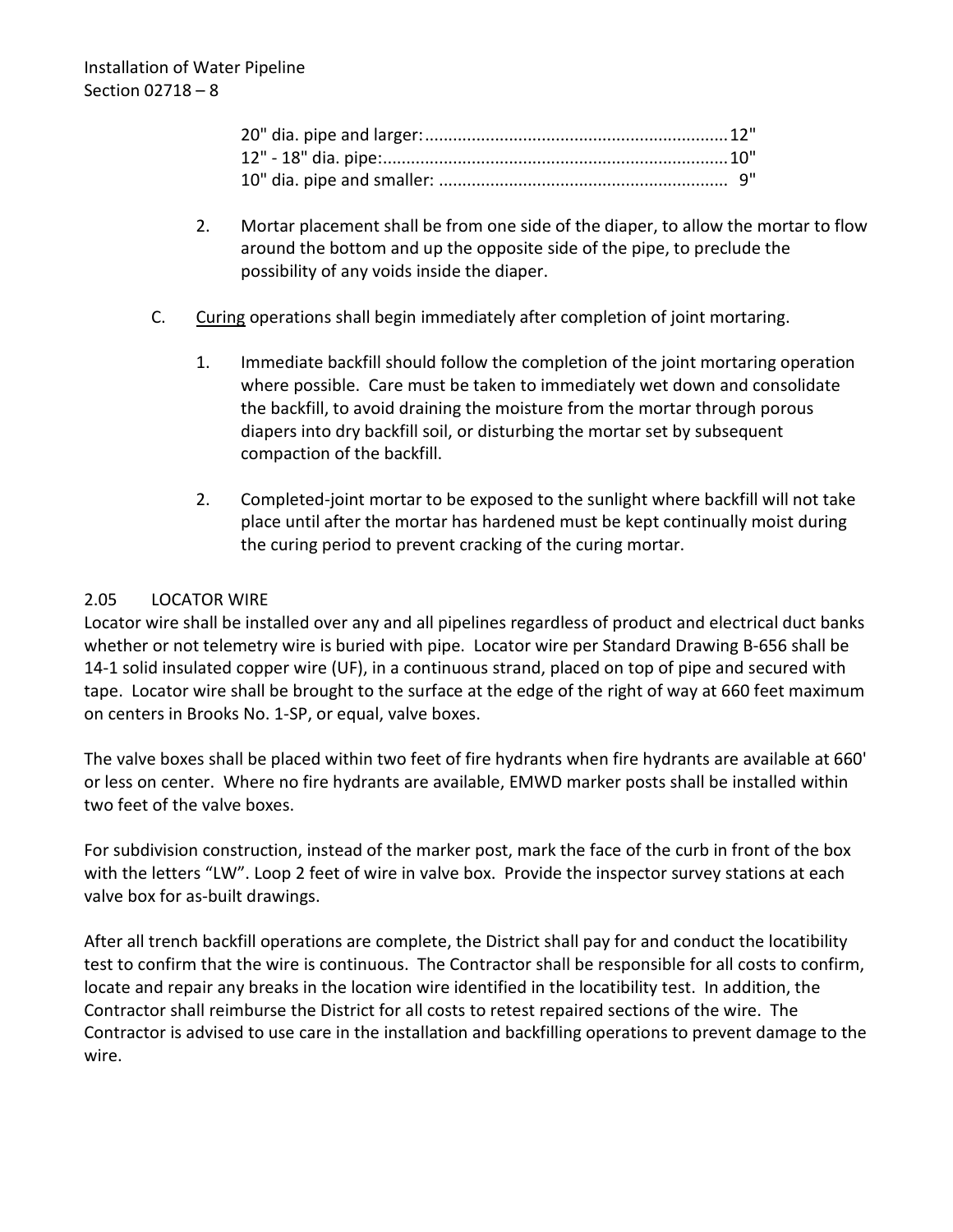# <span id="page-10-0"></span>2.06 TELEMETRY CABLE

On District-administered contracts, the District will supply the telemetry cable for installation in accordance with these specifications and contract drawings. The telemetry cable will be delivered to the Contractor at the District's warehouse. Prior to acceptance and delivery of the cable, a continuity test will be performed by District personnel or the Contractor's representative. Certification of the test results will be acknowledged by the Contractor or his representative in writing. The Contractor will be responsible for the safe handling, installation and retesting for total continuity of the cable installation prior to acceptance by the District.

# <span id="page-10-1"></span>2.07 POLYETHYLENE ENCASEMENT

All underground installed valves, ductile iron pipe and fittings shall be V-Bio polyethylene encased, or approved equal, at the time of installation. Polyethylene encasement and installation shall be in accordance with ANSI/AWWA C105/A21.5.

## <span id="page-10-2"></span>2.08 JOINT BONDS

All metallic pipes shall be electrically continuous except at insulating flanges. All joints that are not welded shall have bonds to ensure continuity.

Cathodic test stations and/or Insulated Test Connection 4-wire test stations shall be installed at every half mile or less except where otherwise indicated on the plans.

## <span id="page-10-3"></span>2.09 DROPS AND SIPHONS

All waterline drops and siphons larger than 12" shall be CML&C. A soil corrosivity report with recommendations shall be prepared by a corrosion engineer and submitted to the District for approval prior to construction.

## <span id="page-10-4"></span>**PART 3 - EXECUTION**

### <span id="page-10-5"></span>3.01 GENERAL

It shall be the responsibility of the Contractor, prior to start of construction, to meet with the Engineer:

- A. For approval of schedule of construction for work and completion of pipelines or sections thereof.
- B. To submit the required forms listed in the General Conditions.
- C. To coordinate delivery of District-furnished materials.
	- 1. Determine location and placing of the pipe to be unloaded and direction of placing bells;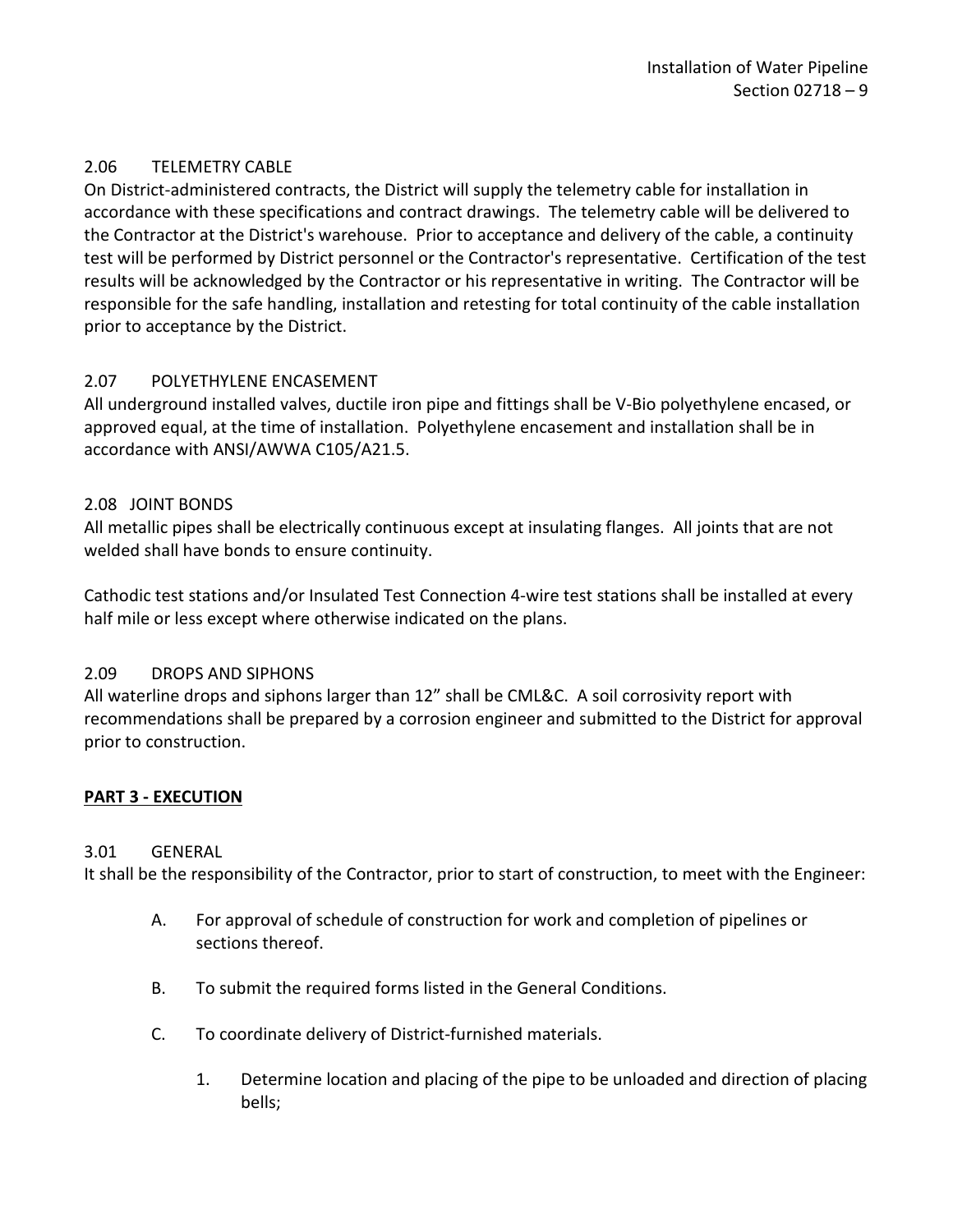- 2. Determine the quantity of pipe to be placed in a particular location;
- 3. Coordinate delivery of pipe and other materials to meet his construction schedule.
- D. To furnish such additional information as may be required from time to time as construction progresses, regarding the progress of the procurement and delivery of the required equipment and materials, and/or the scheduling of the work.

Any subsequent shuttling of pipe, turning of bells, etc., will be at the Contractor's expense and no additional compensation will be allowed above the unit bid price, unless authorized by the Engineer in writing. All quantities shown on the Bidding Sheet and the contract drawings indicate the estimated quantities of materials for the completed pipelines in place.

### <span id="page-11-0"></span>3.02 BEDDING PIPE

- A. General. Each section of pipe shall be lowered into the trench in a manner that will prevent injury to the pipe, coating, or joints and shall be carefully bedded to provide continuous bearing and prevent uneven settlement. The inside of the pipe shall be clean and free from foreign material of any kind before being installed.
- B. Steel Pipe. For bedding steel pipe without encasement, the trench bottom shall be given a final trim such that each pipe section first laid will be continuously in contact with the ground along the bottom as shown on the drawings, provided that in the event ground is encountered which, due to its instability or other properties, but through no fault of the Contractor, cannot be trimmed in the prescribed manner or made to retain the specified shape, a 2-inch bedding or other suitable modification of the method of bedding the pipe will be ordered by the Engineer. Bellholes will be provided to prevent bridging the pipe supported at the bells.

Wherever, due to over-excavation or inaccurate trimming by carelessness in the operation of the Contractor's equipment or by his workmen, the shaping is inadequate to afford uniform support for the normal bedding of the pipe, the Contractor at his own expense, shall refill with sand, consolidate, and then reshape the trench bottom to the required section.

Pipe zone bedding shall be completed in accordance with the requirements of the District standards and/or the manufacturer's trench section bid submittal.

C. Asbestos-Cement Pipe. Asbestos-cement pipe without encasement shall be installed in accordance with AWWA Spec. C603, shall be bedded in accordance with Section 3.2 of that specification for pipe laid on earth mounds, and in accordance with the standard drawings.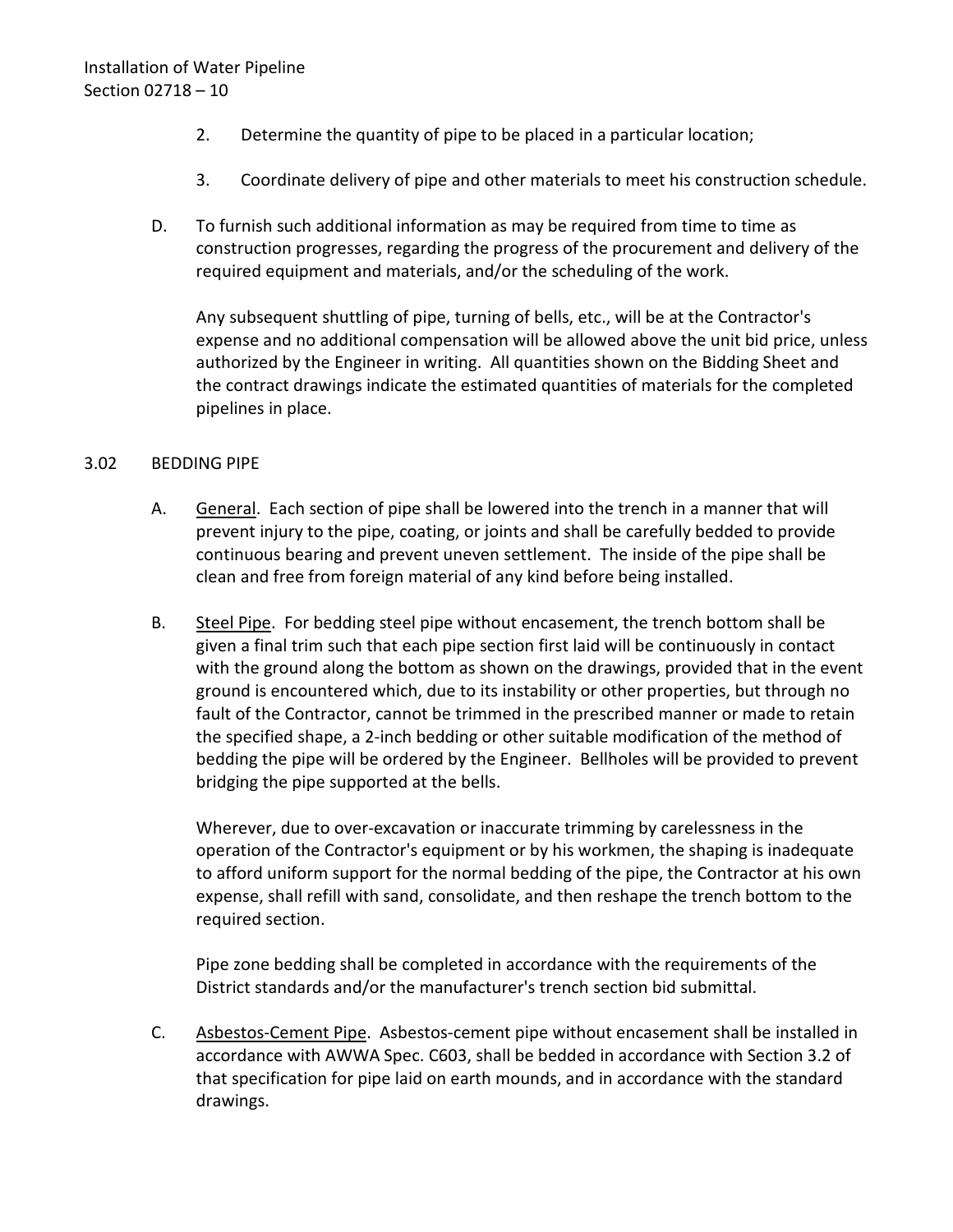- D. Ductile Iron Pipe. Ductile iron pipe without encasement shall be installed in accordance with AWWA Spec. C600.
- E. PVC Pipe. PVC pipe without encasement shall be installed in accordance with ASTM D-2774-82.

For PVC pipe and ductile iron pipe with mechanical joints, the gasket shall be placed in the groove of the bell. Lubricate the spigot lead of the pipe, keeping it clean and free of dirt or sand and then insert the spigot end into the bell and force into position per manufacturer's recommendation.

F. Tolerance. The pipe shall be accurately laid to alignment and grade shown on the drawings or established by the Engineer. Where grade stakes are provided with which to establish the proper pipeline grade, pipe shall be laid to grade within a tolerance of 0.1', or 0.2' cumulative deviation from elevations set by adjacent grade stakes. As ordered by the Engineer, the allowed tolerance may be greater than herein indicated for lines on steep grades, or less than herein indicated for the larger lines or lines on flat grades, where necessary to avoid air pockets.

# <span id="page-12-0"></span>3.03 RUBBER GASKET PIPE JOINTS

After the subgrade has been prepared as specified, the rubber gasket shall be placed in the groove on the spigot ring, and the spigot end of the pipe then entered into the bell of the adjoining pipe and forced into position. Care shall be taken to avoid twisting or cutting the gasket when jointing the pipe. The inside surface of the bell shall be lubricated with a compound of Sherwin-Williams Fluxsoap or approved equal which will facilitate the telescoping of the joint.

- A. Lining. For steel pipe smaller than 21 inches, buttering of joints with cement mortar and drawing sewer ball or an approved swab or squeegee through the pipe may be substituted in place of caulking and troweling. Water shall not be turned into the pipe until the inside joints have been properly cured.
- B. Coating. In the case of wrapped steel pipe, the outside joints shall be completely primed with Primer 1170 and wrapped with Protecto-Wrap.

In case of cement mortar coated steel pipe, the outside joints shall be completely coated with cement mortar using diapers as set forth in Article 2.04, Cement Mortar Pipe Joints.

All field coatings other than joint mortar shall be shaded with pipe zone backfill after their initial set, but prior to four (4) hours following installation, and properly protected during the shading operation. Joint mortar shall be cured as set forth in Article 2.04, Cement Mortar Pipe Joints.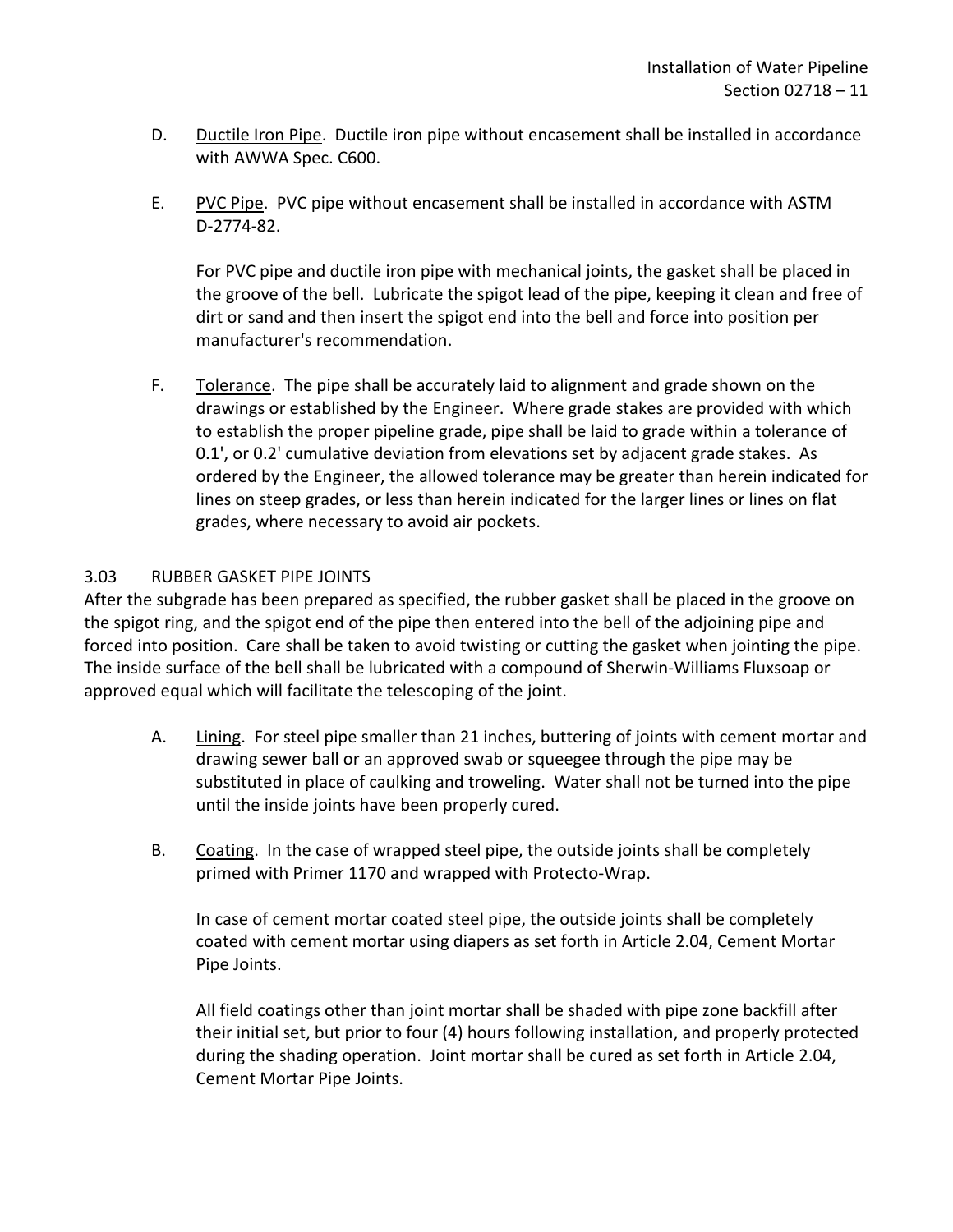### <span id="page-13-0"></span>3.04 CURVES, ANGLES, CLOSURES AND SHORT SECTIONS

The laying of pipe on curved alignment by means of unsymmetrical closure of spigot into bell rings will be permitted. The amount of pull permitted from normal closure on one side of the joint will be up to 1/2" for 8" pipe or smaller, up to 3/4" for 10" through 21" pipe, and up to 1" for pipe 24" and larger; provided that the maximum deflection shall not exceed the manufacturer's recommendation. Where smaller radius of curvature is required, sections of pipe with beveled ends may be fabricated for the purpose and laid on curved alignment, unless fabricated bends are shown on the drawings or ordered by the Engineer. Beveled pipe may have a maximum bevel of five degrees measured from a plane perpendicular to the pipe's axis. The center of the short side of the bevel shall be marked on the joint bands. For the purpose of reducing the angular deflections at pipe joints and for closure sections, the Contractor shall be permitted to install pipe sections of less than standard length. Where such installations are allowed, Contractor shall be responsible for anchorage of the necessary joints, as directed by the Engineer. Curved Sections of PVC pipe shall be in accordance with AWWA C-900 and manufacturer's recommendations.

Closing courses and short sections of straight pipe shall be fabricated and installed by the Contractor as found necessary in the field and approved. Where closing pieces are required, the Contractor shall make all necessary measurements and shall be responsible for the correctness. Other than closing courses and short sections approved by the Engineer for field fabrication, all pipe and special fittings shall be fabricated in a shop approved by the Engineer for that purpose.

Asbestos-cement pipe cutting or beveling operations shall utilize tools that do not produce concentrations of airborne asbestos dust exceeding levels permitted by regulatory agencies.

PVC pipe shall be cut square, deburred and beveled in accordance with pipe manufacturer's recommendations. The pipe shall be cut in a neat and workmanlike manner without damage to the pipe.

## <span id="page-13-1"></span>3.05 WELDING

The Contractor shall be responsible for the quality of work performed by his welding organization. All welding operators shall be qualified under the Standard Qualification procedure of the American Welding Society. All welds shall be made by an electric shielded arc method of welding. When continuous welded pipe is specified, the Contractor shall use filler rods made of the same material as the cans, per the manufacturer's recommendations. No bending of the pipe shall be allowed.

All pipe welds at joints and fittings shall be double pass full welds. Welding shall be performed only after any mortar within two (2) feet has a 24-hour set.

The Engineer shall have the right at any time to call for and witness the making of test specimens by any welder in accordance with these specifications, and the expense of such tests shall be borne by the Contractor.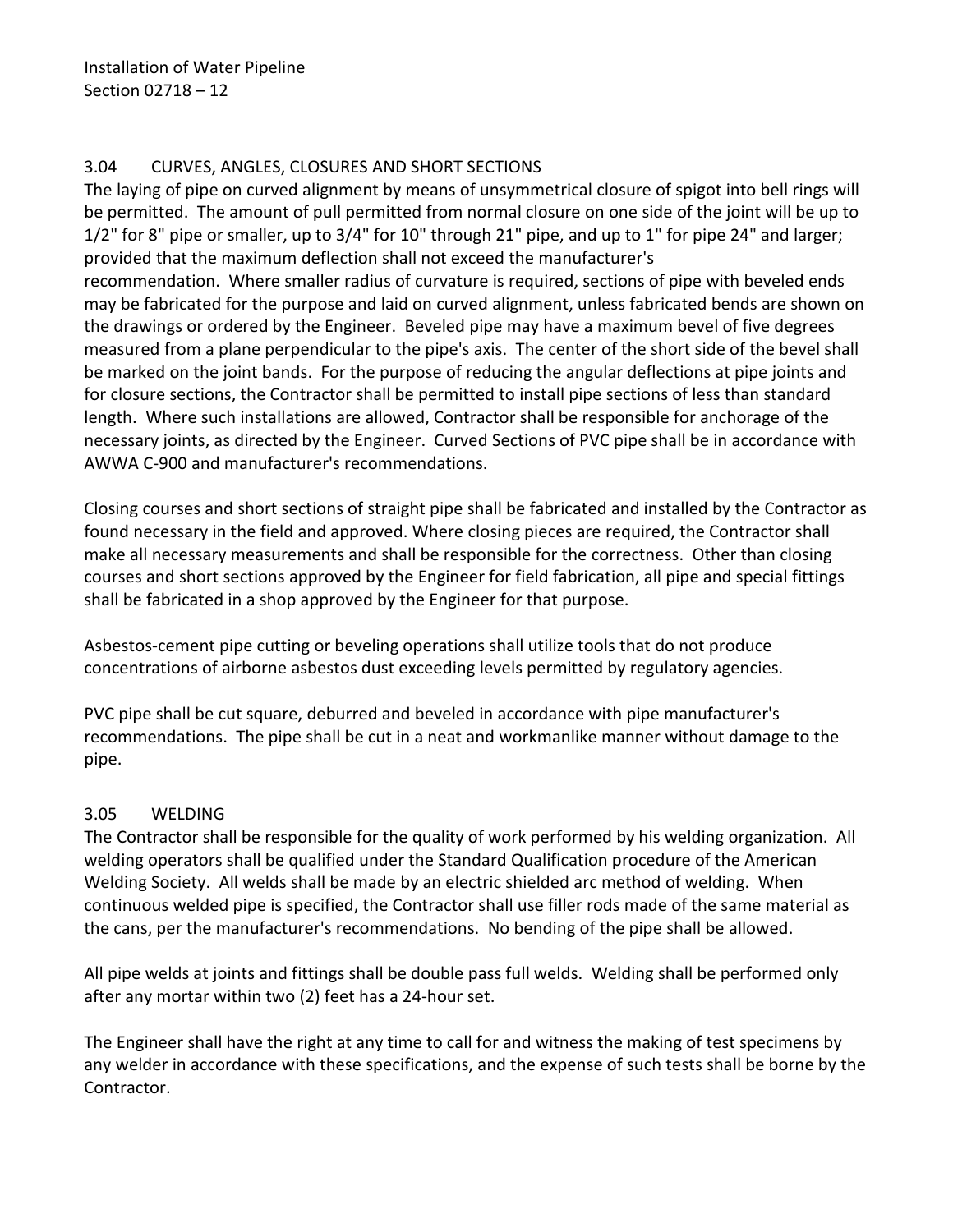Welds considered by the Engineer to be deficient in quality, or made contrary to any mandatory provision of these specifications, shall be removed by chipping or melting, and shall be remade. The weld-metal shall be removed throughout its depth to expose clean base metal, but in case of a strictly local deficiency, the weld need not be removed throughout its entire length, provided that a sufficient amount shall be removed to insure that sound weld metal only remains. A cracked weld shall be removed throughout its length.

# <span id="page-14-0"></span>3.06 JOINT INSPECTION

For sizes smaller than 30 inch, Contractor must provide closed circuit television inspection (CCTV) as a post-construction method to determine if the pipeline has been installed as required and all joints have been properly finished. CCTV system shall have a rotating lens camera with articulating head. Each joint will be scanned 360 degrees. The television camera shall be specifically designed and constructed for water pipe inspection. The camera shall be operative in 100% humidity conditions. Lighting for the camera shall minimize relative glare. Lighting and camera quality shall be suitable to provide a clear, in focus picture of the entire periphery of the water pipe for all conditions encountered during the work. Focal distance shall be adjustable through a range from 6" to infinity. The remote reading footage counter shall be accurate to one percent (1%) over the length of the particular section being inspected. The camera, television monitor and other components of the color video system shall be capable of producing a minimum of 350 line resolution. Documentation consisting of a color video tape and a written report detailing the condition of the mainline and joints shall be submitted to EMWD for approval prior to pressure testing.

Any defects in the pipe lining or joints, shall be repaired and another video taken of the repaired section and submitted for approval by EMWD prior to pressure testing. **For domestic water systems, all video equipment must be certified for DOMESTIC WATER LINE INSPECTION ONLY, and NEVER to have been utilized in a non-potable system.**

## <span id="page-14-1"></span>3.07 FIRE HYDRANT RUNS

In asbestos-cement pipe, ductile iron pipe, and PVC pipe systems where thrust blocks are required, trenches shall be trimmed neat to avoid encroachment of the thrust block into the area of future utility trench assignment.

## <span id="page-14-2"></span>3.08 FLANGE, FITTING AND BOLT CORROSION PROTECTION

All corporation stops, valves, metal appurtenances and fittings (including restraint fittings), at the pipeline, shall be primed and wrapped with wax tape. Bolts and nuts shall be protected using zinc caps anodes in accordance with section 15089.

Fittings and valves on pipeline shall be encased in alkalized sand slurry envelope between 12" and 18" thick. Composition 50 lb. hydrated lime per cubic yard of sand.

All bare iron and steel shall be field coated with one of the following as directed by the Engineer:

A. Wax Tape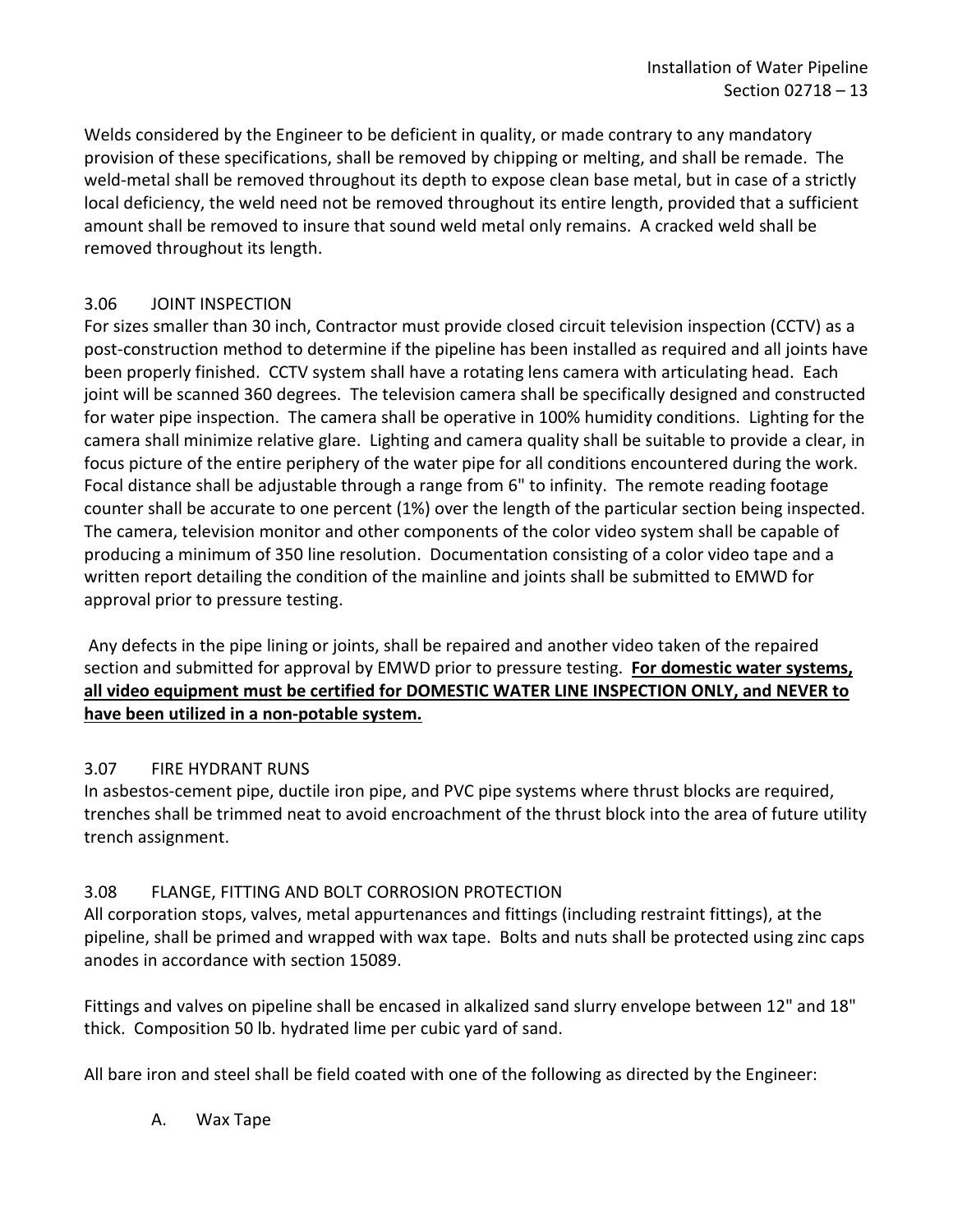The wax tape coating shall conform to AWWA C217, and shall consist of three parts: surface primer, wax tape, and outer covering:

- 1. The primer shall be a blend of petrolatum, plasticizer, and corrosion inhibitors having a paste-like consistency such as Trenton wax-tape primer, or equal.
- 2. The wax tape shall be a plastic-fiber felt tape, 50 to 70 mils thick, and saturated with a blend of petrolatum, plasticizer, and corrosion inhibitors that is easily formed over irregular surfaces such as Trenton #1 wax-tape, or equal.
- 3. The outer covering shall be a plastic wrapper consisting of three 50 gauge, clear polyvinylidene chloride, high cling membranes wound together as a single sheet such as Trenton poly-ply, or equal.
- B. Cement mortar meeting the requirements of Article 2.04.

Fusion bonded epoxy-coated valves and fittings shall be closely inspected prior to installation. Scratched or damaged coating shall be recoated to manufacturer's standards, or the Contractor has the option to install a 3-part wax tape system.

# <span id="page-15-0"></span>3.09 VALVE CAP AND RISER INSTALLATION

In new subdivision developments, Contractor shall leave valve cans 3" minimum below rough-graded subgrade street surface, properly covered, and shall return after paving of the streets is completed by others, to raise the valve slip can and cap to grade. Contractor shall coordinate his work with that of the paving contractor to place the slip can during placement of the road sub-base, if desirable.

## <span id="page-15-1"></span>3.10 SERVICE CONNECTION METER BOX LOCATIONS AND METER INSTALLATION

Service connections shall be installed by the Contractor of the size and at the locations shown on the standard drawings, with meter boxes located as shown on the standard drawing for the proper size meter service connection. Where meter installation is indicated on the standard drawings, spacers as shown on the standard drawings shall be furnished and installed by the Contractor for later installation of meters to be furnished and installed by the District.

Except as specifically stated otherwise, or as coordinated by the Engineer upon mutual agreement during construction, meter boxes shall be set after curbs have been constructed in those areas involving curb construction in the street improvement, and after grading of the parkway or road shoulders. The Contractor shall maintain the meter boxes within County road improvements until those improvements are accepted by the County.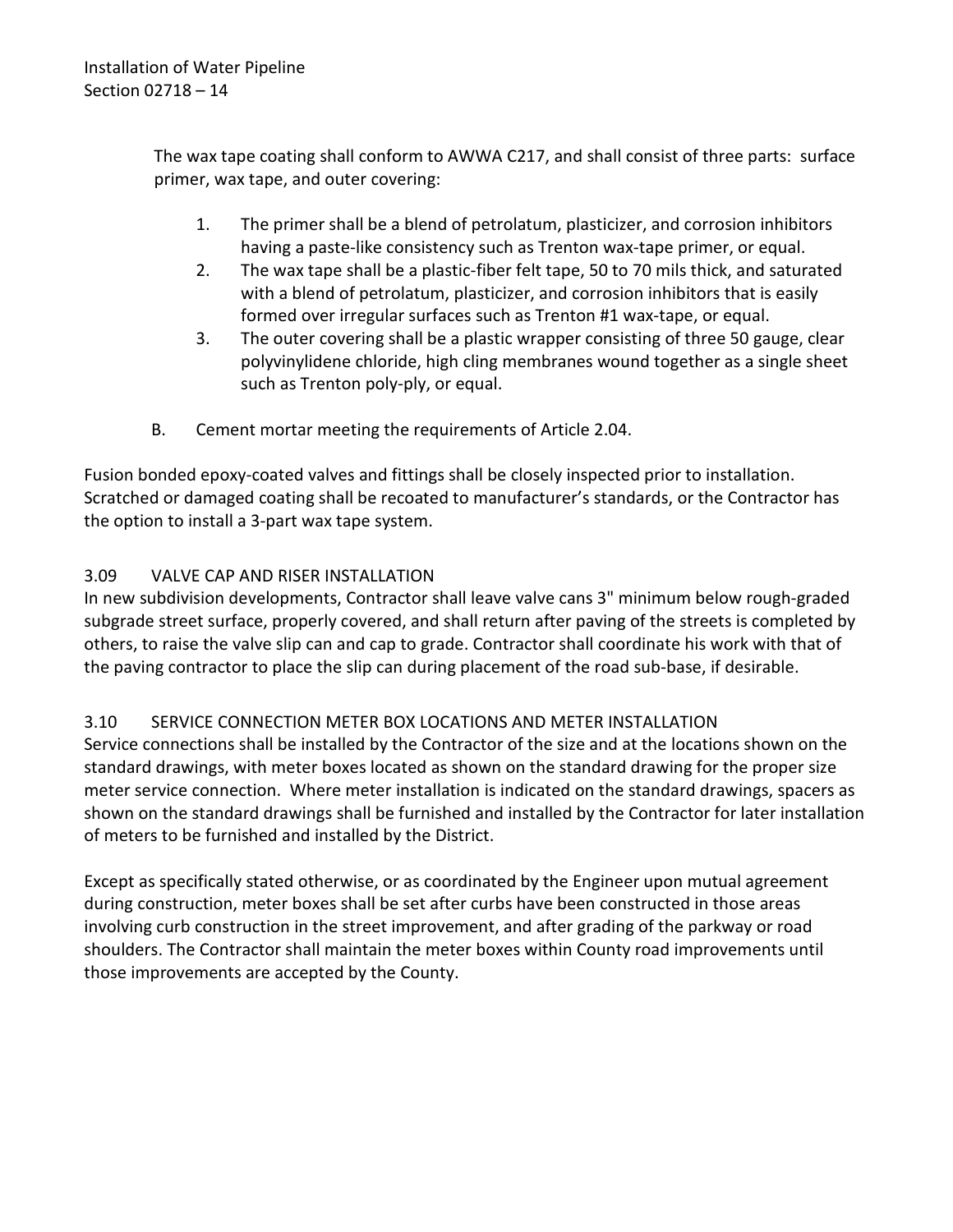### <span id="page-16-0"></span>3.11 SERVICE CONNECTIONS

Service connections to asbestos-cement pipe shall utilize heavy tapped couplings where service connections are made or locations are known at the time of main installation. Service connections to ductile iron pipe and PVC pipe shall utilize service saddles. Water Service Compression Couplings where required or permitted, shall utilize a stainless steel insert in accordance with the drawings. The stainless insert specified shall be a full circle insert; split or collapsible inserts will not be accepted.

## <span id="page-16-1"></span>3.12 ELECTROLYSIS FACILITIES

Such as insulating flanges, test connection stations, and bonding of pipe joints shall be installed to eliminate conductivity of electrical current or to ensure such conductivity, whichever is appropriate. Inasmuch as the testing of these installations requires specialized equipment, any tests required by the Engineer will be performed by the District or its agent at District expense on District-administered contracts. The electrical potential and current necessary to successfully test the installation shall be determined by the District or its agent for each individual facility, dependent upon such factors as the pipe-to-soil potentials available.

### <span id="page-16-2"></span>3.13 TEMPORARY BUMPHEADS

The Contractor shall furnish and install complete, all the necessary temporary bumpheads or skillets and appurtenances thereto in the pipeline used for backfilling or testing purposes and shall remove such bumpheads upon completion of the line.

The Contractor shall furnish, at his own expense, any openings in the pipeline or bumphead and any valves or by-pass arrangements which are for his convenience in filling, testing and/or emptying the pipeline.

At all times when the work of installing pipe is not in progress, all openings into the pipe and the ends of the pipe in the trench shall be tightly closed to prevent entrance of animals and foreign materials.

The Contractor shall take all necessary precautions to prevent the pipe from floating due to water entering the trench from any source, shall assume full responsibility for any damage due to this cause and shall at his own expense restore and replace the pipe to its specified condition and grade if it is displaced due to floating.

If the Contractor, upon approval by the Engineer, elects to test a system utilizing valves and connecting pipe installed by the District, the District will assume responsibility for any leaks occurring in any pipeline or valve furnished and installed by the District. In the event Contractor is unable to satisfactorily test his system because of leaks in the District-installed system, Contractor shall install temporary bumpheads in his construction to perform tests, as determined necessary by the Engineer. Full compensation for furnishing all labor, tools, materials, and equipment (except water when provided by the District), and for doing all work involved in testing, and for repairing any leaks shall be included in the price paid for installation of the pipe, and no additional compensation by the District will be allowed therefore.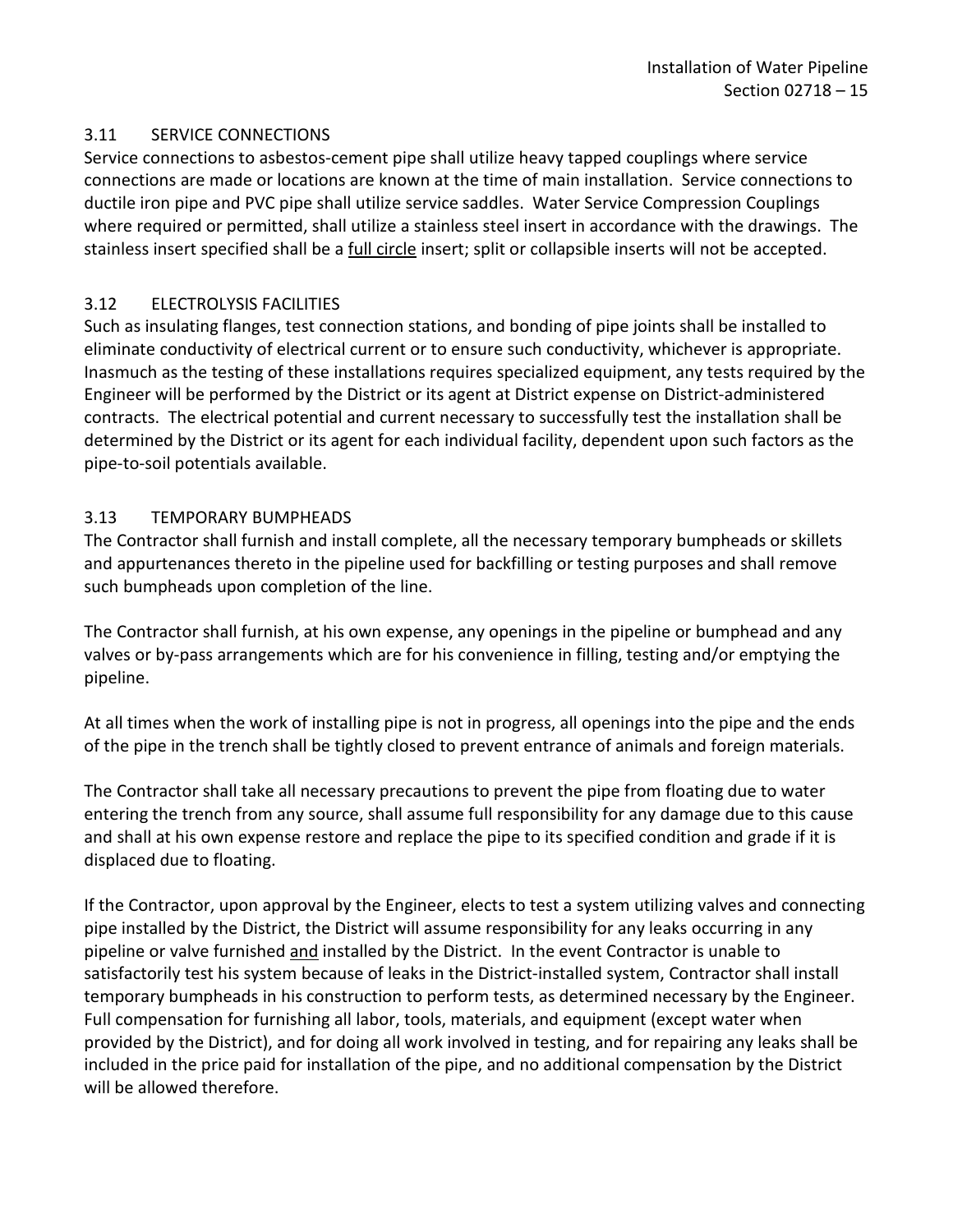Installation of Water Pipeline Section 02718 – 16

#### <span id="page-17-0"></span>3.14 FIELD HYDROSTATIC TEST

Upon completion of the laying, jointing, backfilling, and proper curing of the joints, and compaction of backfill, the pipeline or portions thereof shall be hydrostatically tested.

For convenience of testing, the pipeline may be divided into sections and each section tested separately. Main line valves may be used in lieu of special bumpheads, or if valves are not conveniently located, temporary bumpheads shall be constructed. Bumpheads shall be constructed to safely withstand the hydraulic pressures imposed upon them. No payment will be made expressly for the work and materials required for the bumpheads and any compensation desired by the Contractor for this work shall be included in the price quoted for the installation of pipe. The Contractor shall have no claim against the District by reason of required construction of bumpheads due to the omission of the installation of any or all main line valves.

After the section of pipeline has been bumpheaded and completely filled with water, it shall be allowed to stand under pressure a sufficient time to allow the pipe to obtain a maximum absorption of water and to allow the escape of air from any air pockets. The pressure shall then be increased to the specified test pressure as hereinafter described, and shall be maintained at this pressure for not less than four (4) hours.

All pipes shall be tested under a pressure 1 1/2 times the pressure rating of the pipe, but not less than 150 pounds per square inch. Maximum test pressure shall not exceed 225 pounds per square inch unless otherwise specified by the Engineer.

As a matter of information, valves specified elsewhere for installation shall meet the following conditions:

### Gate Valves

AWWA C-500 requires:

12" & smaller: 200 psig rated working pressure 16" & larger: 150 psig rated working pressure

At these pressures, allowable hydrostatic leakage rate is 1 fl. oz./hour/inch of nominal valve size.

### Butterfly Valves

AWWA C-504 requires: 3" - 72": 150 psi working pressure

> Allowable leakage: Drip-tight at 150 psi hydrostatic pressure differential

Dresser 450 [AWWA Class 150-B (150 psi)] 4" - 12": 200 psi rated working pressure 14" & larger: 150 psi rated working pressure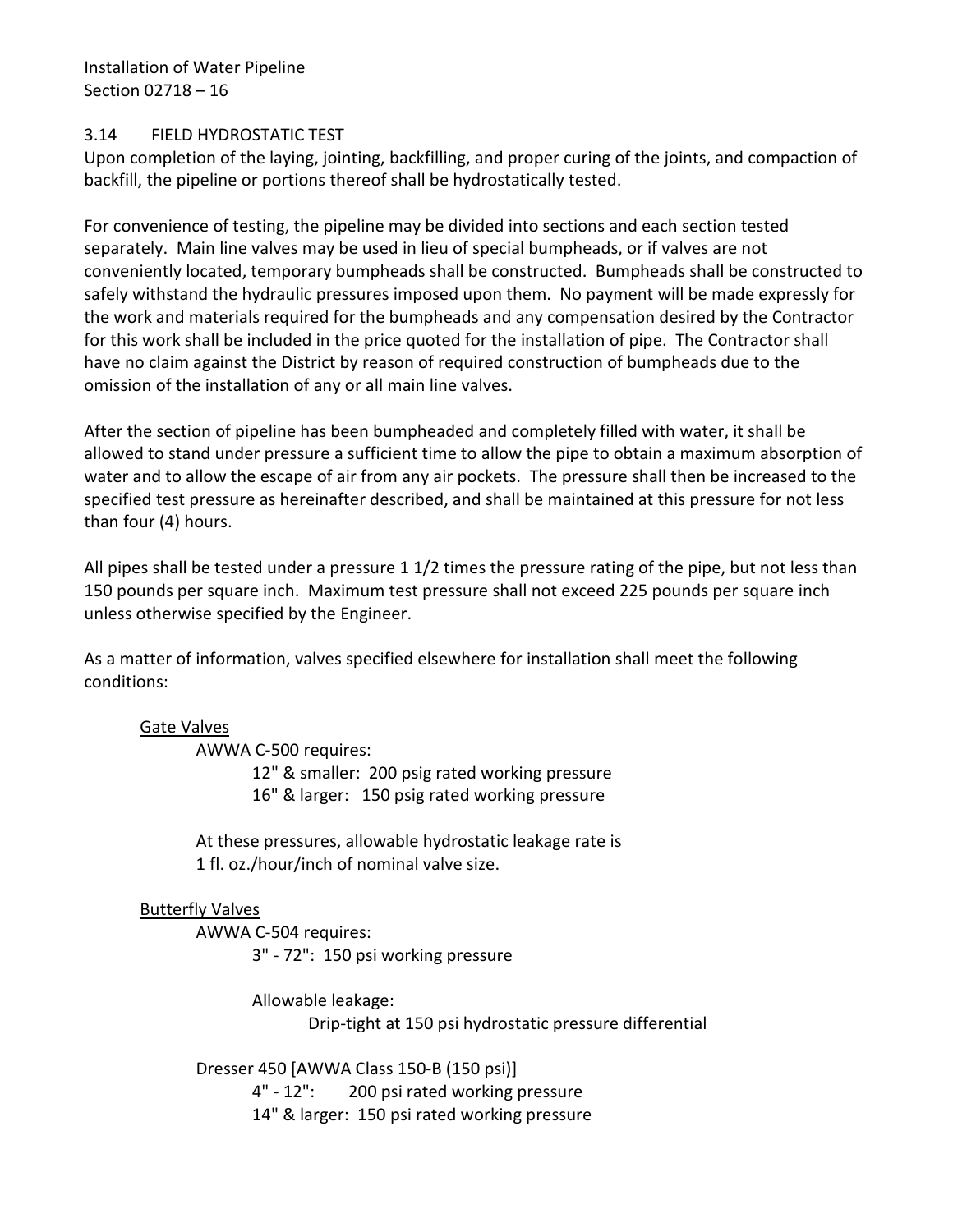Allowable leakage: Bottle tight at rated working pressure differential

If testing is against gate valves and leakage is detected through the valve, additional leakage over and above the allowable leakage for the pipeline may be allowed at the rate of 1 fl. oz./hour/inch of valve diameter. There will be no allowance for leakage through butterfly valve.

If any leakage is evidenced in the testing of the pipeline, the various sections of the pipeline shall be isolated for testing between available valves, or between bumpheads located as directed by the Engineer. The maximum allowable leakage for asbestos-cement pipe shall be ten (10) gallons per day per mile of pipe per inch of pipe inside diameter. The maximum allowable leakage for steel pipe shall be two (2) gallons per day per mile of pipe per inch of pipe inside diameter. The maximum allowable leakage for ductile iron pipe shall be seven (7) gallons per day per mile of pipe per inch of pipe inside diameter. The maximum allowable for PVC pipe shall be six (6) gallons per day per mile of pipe per inch of pipe inside diameter. If the leakage exceeds this amount, the section being tested will be considered defective. The Contractor shall determine the points of leakage, make the necessary repairs and perform another test. This procedure shall be continued until the leakage in each section falls below the allowable maximum for that section of pipeline.

Leakage shall be determined by metering the water injected into the pipeline while under the required pressure. The Contractor shall submit to the District before and after the test the gage and meter used so that these devices may be tested by this District.

The Contractor shall provide all calibrated meters for measurement of leakage, all bumpheads or skillets, piping, calibrated gages, pumps and other equipment, all water not furnished by the District, and all power and labor necessary for the performance of pressure tests satisfactory to the Engineer. The Contractor shall furnish all necessary equipment and labor to fill each section of pipeline tested and for pumping the water from one test section to another as may be necessary for obtaining and maintaining the required water pressure and for filling the entire pipeline with water after the conclusion of the testing, as hereinafter provided.

The Contractor, at his own expense, shall do any excavation necessary to locate and repair leaks or other defects which may develop under test, including removal of backfill already placed, shall replace such excavated material, and shall make all repairs necessary to meet the required water tightness after which the test shall be repeated until the pipe meets the test requirements. All tests shall be made in the presence of the Engineer. After the pipe has met successfully all test requirements specified herein, the entire pipeline shall be filled with water and so maintained until the completion of the contract unless otherwise ordered by the Engineer.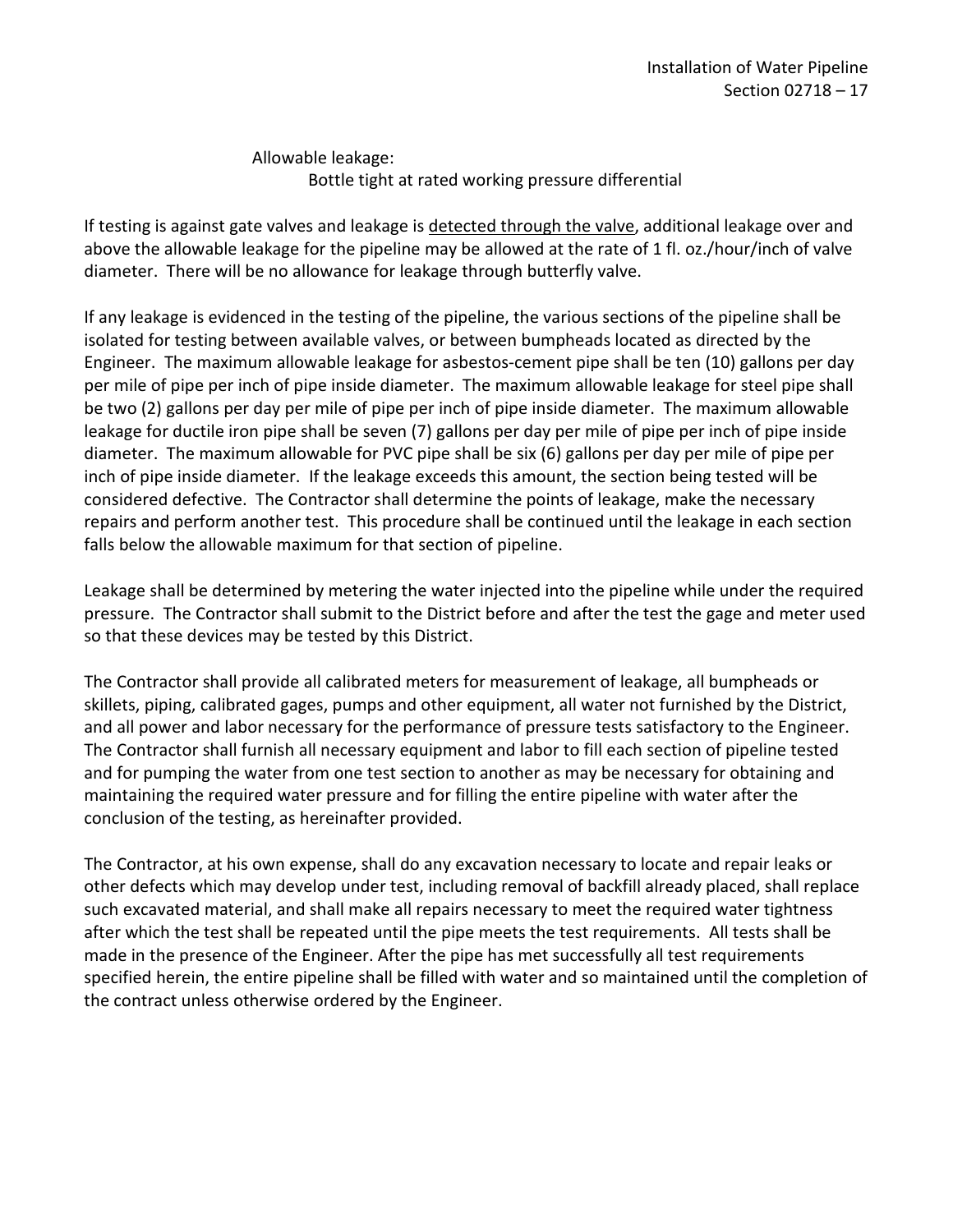#### <span id="page-19-0"></span>3.15 CHLORINATION

A. Flushing. Sections of pipe to be disinfected shall first be flushed to remove any solids or contaminated material that may have become lodged in the pipe. If no hydrant is installed at the end of the main, then a tap should be provided large enough to develop a velocity of at least two and five-tenths (2.5) feet per second in the main. A two and one-half (2½ ) inch hydrant opening will, under normal pressures, provide this velocity in pipe sizes up to and including twelve (12) inch.

All taps required for chlorination, flushing purposes, or for temporary or permanent release of air shall be provided for by the CONTRACTOR as a part of the construction of water mains.

- B. Requirement of Chlorine. Before being placed into service, all new mains and repaired portions of, or extension to existing mains shall be chlorinated so that the initial chlorine residual is not less than 50 mg/l and that a chlorine residual of not less than twenty-five (25 mg/l) remains in the water after standing twenty-four (24) hours in the pipe.
- C. Form of Applied Chlorine. Chlorine shall be applied by one of the methods which follow subject to approval by the ENGINEER.
	- 1. Liquid Chlorine. A Chlorine gas-water mixture shall be applied by means of a solution-feed chlorinating device, or the dry gas may be fed directly through proper devices for regulating the rate of flow and providing effective diffusion of the gas into the water within the pipe being treated. Chlorinating devices for feeding solutions of the chlorine gas, or the gas itself, must provide means for preventing the backflow of water into the chlorine.
	- 2. Chlorine-Bearing Compounds in Water. A mixture of water and high-test calcium hypochlorite (65-70% Chlorine) may be substituted for the chlorine gas water mixture. The dry powder shall first be mixed as a paste and then thinned to a one (1) percent chlorine solution by adding water to give a total quantity of seven and five-tenths (7.5) gallons of water per pound of dry powder. This solution shall be injected in one end of the section of main to be disinfected while filling the main with water in the amounts as shown in the table which follows:

| Chlorine Requirements to Produce 50 mg/l        |
|-------------------------------------------------|
| Concentration in 100 Foot of Pipe - By Diameter |

| Pipe Size     | 100% Chlorine | 1% Chlorine     |
|---------------|---------------|-----------------|
| <b>Inches</b> | Chlorine, LB. | Solution, Gals. |
| Δ             | 0.027         | 0.33            |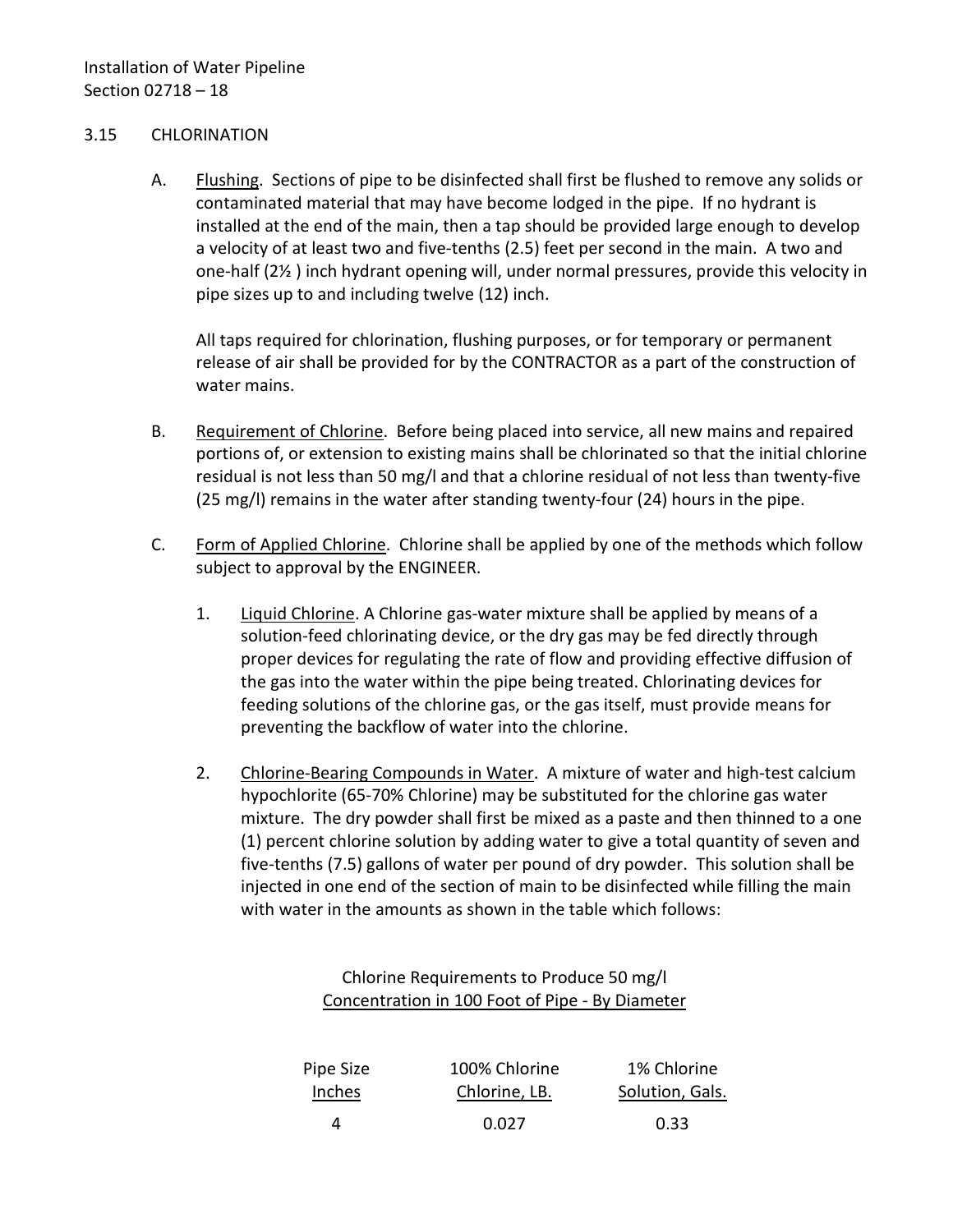| 6  | 0.061 | 0.73 |
|----|-------|------|
| -8 | 0.108 | 1.30 |
| 10 | 0.170 | 2.04 |
| 12 | 0.240 | 2.88 |

3. Tablet Disinfection. Tablet disinfection if best suited to short extensions (up to 2500 ft.) and smaller diameter mains (up to 12 inch). Since preliminary flushing must be eliminated in using this method, it should be utilized only when scrupulous cleanliness has been used in construction. It should not be used if trench water or foreign material has entered the main or if the water is below 41 F.

Tablets should be placed in each section of pipe, hydrants, hydrant branches, and other appurtenances. Tablets must be at the top of the main and shall be attached by an adhesive, such as Permatex No. 1 or any alternative approved by the ENGINEER. Tablets in joints between pipe sections, hydrants, hydrant branches, or appurtenances are to be crushed and placed inside the annular space, rubbed like chalk in butt ends of sections to coat them if the type of assembly does not permit crushing.

In filling a section of piping with water when using the tablet method, water velocity shall be less than one (1) foot per second.

| Pipe Size<br>Inches | Length of Pipe Section<br>-Foot--<br>----------------------> |               |               |                |                |
|---------------------|--------------------------------------------------------------|---------------|---------------|----------------|----------------|
|                     | Up to $13$                                                   | <u>18</u>     | <u>20</u>     | <u>30</u>      | 40             |
| 2                   | 1                                                            | 1             | 1             | 1              | 1              |
| 4                   |                                                              | 1             | $\mathcal{P}$ | $\mathfrak{p}$ | $\overline{2}$ |
| 6                   | $\mathfrak{p}$                                               | $\mathcal{P}$ | 3             | 3              | 4              |
| 10                  | 3                                                            | 5             | 7             | 7              | 9              |
| 12                  | 5                                                            | 6             | 10            | 10             | 14             |

### Number of 5-Grain Hypochlorite Tablets Required for a Dosage of 50 MG/L per Length of Pipe Section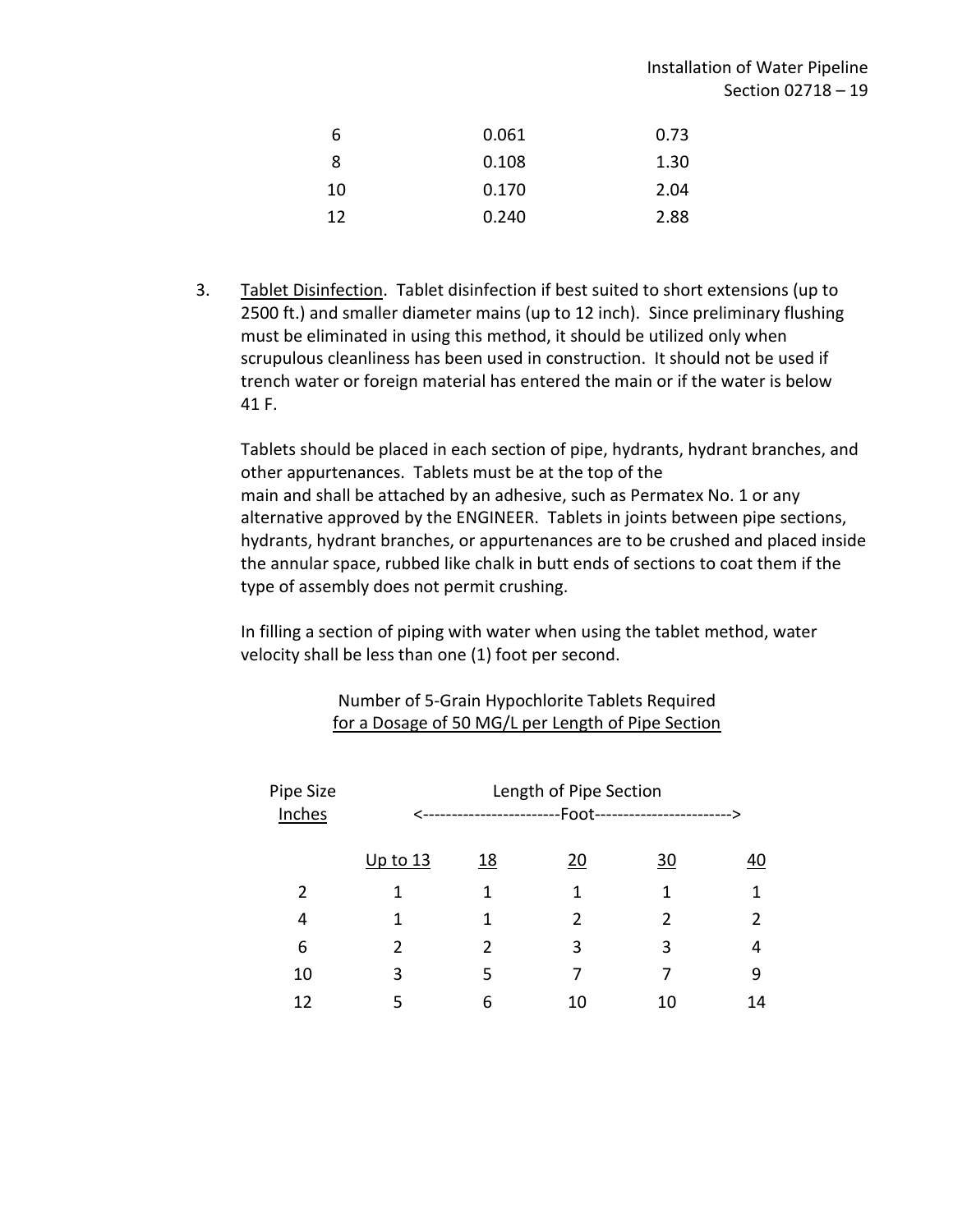# Installation of Water Pipeline Section 02718 – 20

- D. Point of Application. The preferred point of application of the chlorinating agent is at the beginning of the pipe line extension or any valved section of it, and through a corporation stop inserted in the pipe. The water injector for delivering the chlorine-bearing water into the pipe should be supplied from a tap made on the pressure side of the gate valve controlling the flow into the pipe line extension. Alternate points of application may be used when approved or directed by the ENGINEER.
- E. Preventing Reverse Flow. Valves shall be manipulated so that the strong chlorine solution in the line being treated will not flow back into the line supplying the water. Check valves may be used if desired.
- F. Retention Period. Treated water shall be retained in the pipe at least twenty-four (24) hours. After this period, the chlorine residual at pipe extremities and at other representative points shall be at least twenty-five (25) mg/l.
- G. Chlorinating Valves and Hydrants. In the process of chlorinating newly laid pipe, all valves or other appurtenances shall be operated while the pipe line is filled with the chlorinating agent and under normal operating pressure.
- H. Final Flushing and Testing. Following chlorination, all treated water shall be thoroughly flushed from the newly laid pipe at its extremity until the replacement water throughout its lengths shows upon test, a chlorine residual of less than one (1) mg/l. In the event chlorine is normally used in the source of supply, then the tests shall flow a residual of not in excess of that carried in the system.

After flushing, water samples collected on two (2) successive days from the treated piping system, as directed by the ENGINEER, shall show satisfactory bacteriological results.

A minimum of one sample shall be taken from the end of the new main and one from each branch of the new main. If the new main is extremely long, then samples shall be collected along the length of the line as well as at its end. If trench water has entered the main during construction, or if excessive quantities of dirt or debris have entered the main, then bacteriological samples shall be taken every 200 feet at 24 hours after the final flush.

Each sample will be subjected to the MMO-MUG or approved method and Heterotrophic Plate Count.

If total and/or fecal coliform bacteria are present, then the sample fails and corrective action shall be performed, and a re-sample submitted.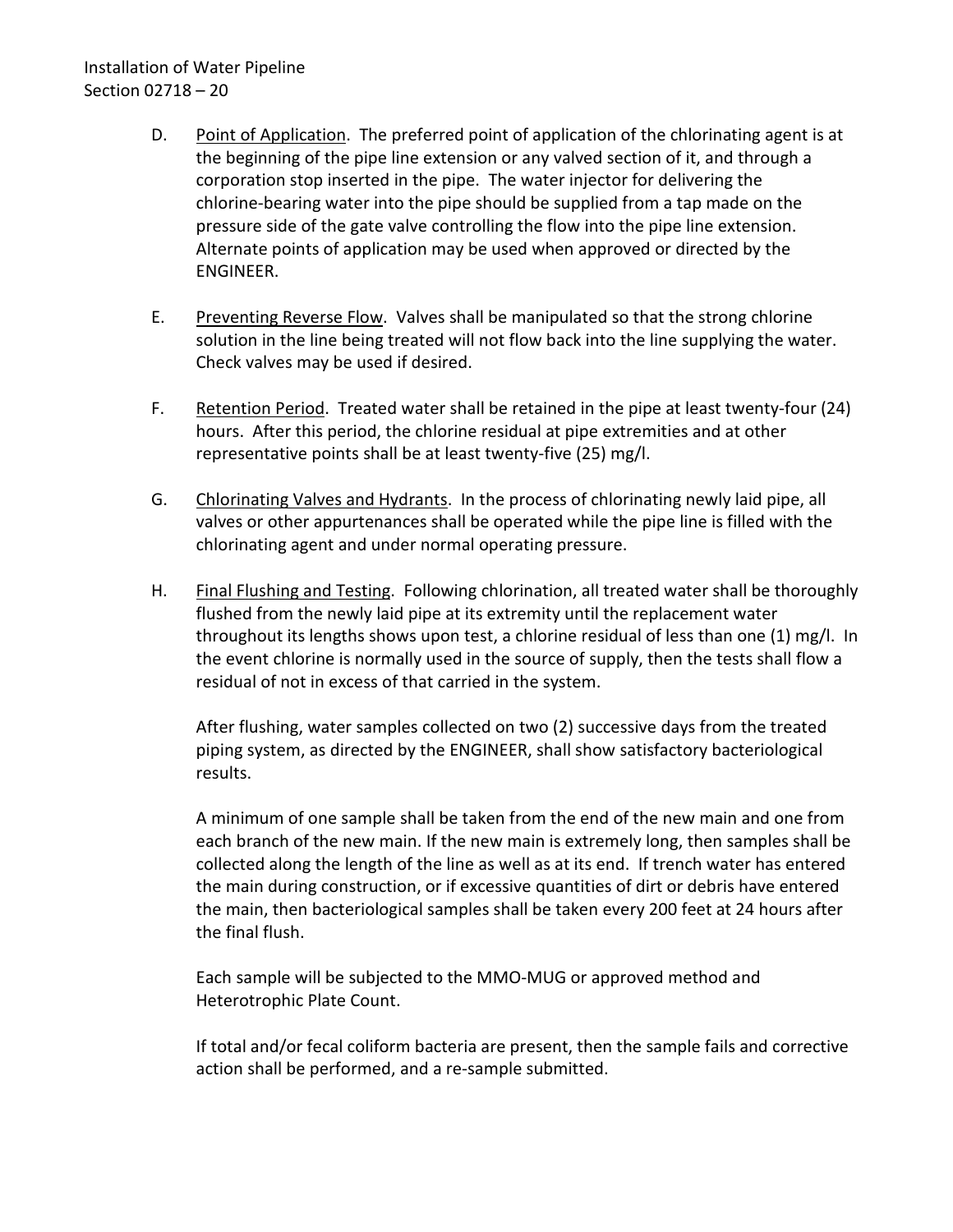If an HPC of greater than 500 colony forming units is found, then the sample fails State and Federal regulations.

For both the re-sample, and the replacement sample, it may be recommended that upsteam and downstream samples are taken to eliminate the possibility of a poor sampling site. (Another way to eliminate a poor sampling site is to request that the contractor install a sampling station or a sampling spigot.) It may also be recommended that a source sample is obtained. This sample will be taken outside the influence of the main being tested, and labeled "source".

Bacteriological analysis must be performed by a laboratory certified by the California Department of Public Health.

I. Repetition of Flushing and Testing. Should the initial treatment result in an unsatisfactory bacterial test, the original chlorination procedure shall be repeated by the CONTRACTOR until satisfactory results are obtained.

### <span id="page-22-0"></span>3.16 PIPE ENTRY RESTRICTIONS

No person shall enter a pipe that has not been checked for hazardous gases and oxygen concentration. Incapacitated persons in the pipe shall be practically accessible for rescue within five minutes.

The Contractor shall adhere to all the installation recommendations of the pipe manufacturer including any requirements for bedding and backfill before stull removal and joint mortar. The recommendations of the manufacturer shall be included in the prices bid for installation.

## **END OF SECTION 02718**